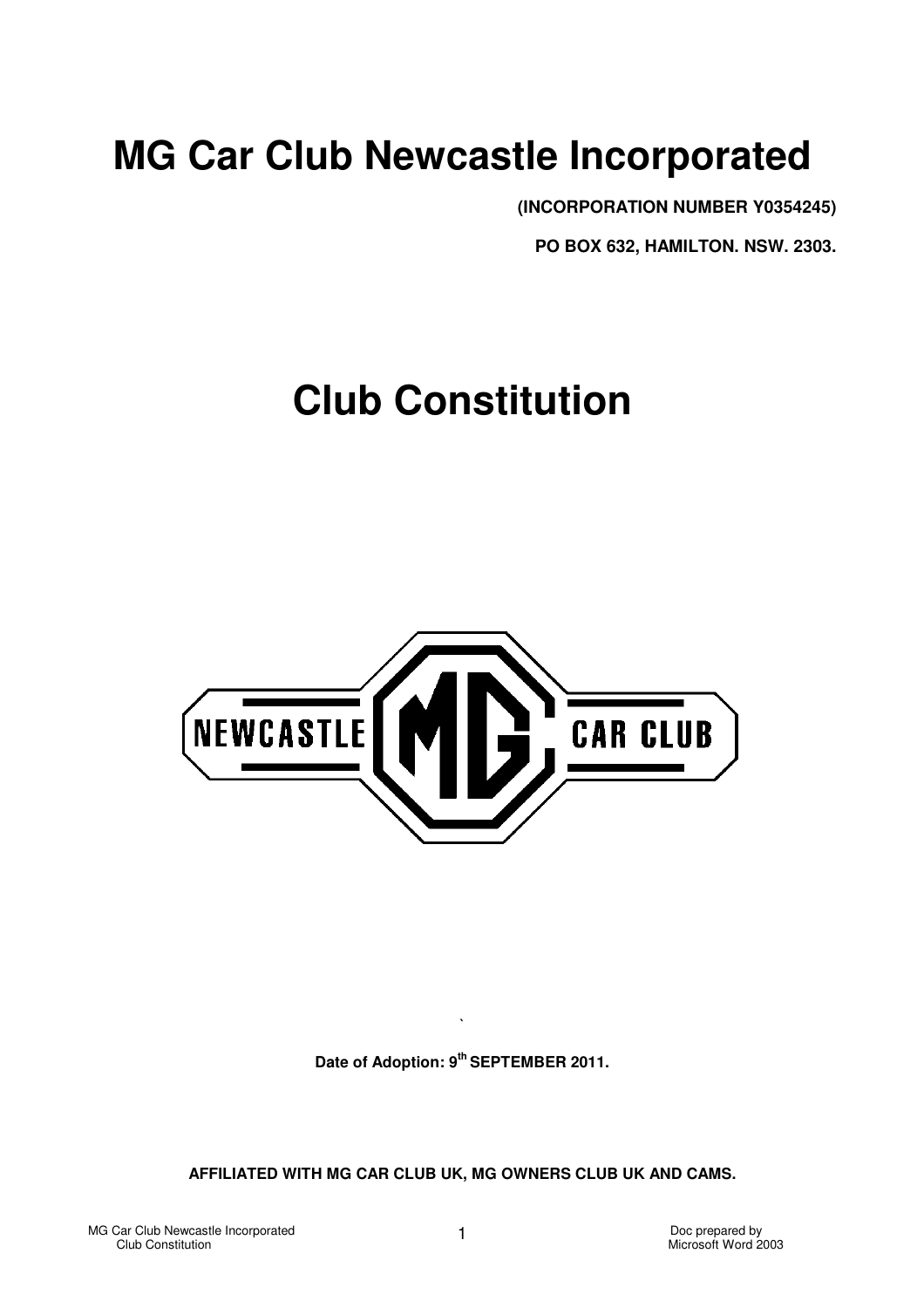## **TABLE OF CONTENTS**

| 1. |                                                                |   |                                        |
|----|----------------------------------------------------------------|---|----------------------------------------|
| 2. |                                                                |   |                                        |
| 3. |                                                                |   |                                        |
| 4. |                                                                |   |                                        |
| 5. |                                                                |   |                                        |
| 6. |                                                                |   |                                        |
| 7. |                                                                |   |                                        |
| 8. |                                                                |   |                                        |
| 9. |                                                                |   |                                        |
|    |                                                                |   |                                        |
|    |                                                                |   |                                        |
|    |                                                                |   |                                        |
|    |                                                                |   |                                        |
|    |                                                                |   |                                        |
|    |                                                                |   |                                        |
|    |                                                                |   |                                        |
|    |                                                                |   |                                        |
|    |                                                                |   |                                        |
|    |                                                                |   |                                        |
|    |                                                                |   |                                        |
|    |                                                                |   |                                        |
|    |                                                                |   |                                        |
|    |                                                                |   |                                        |
|    |                                                                |   |                                        |
|    |                                                                |   |                                        |
|    |                                                                |   |                                        |
|    |                                                                |   |                                        |
|    |                                                                |   |                                        |
|    |                                                                |   |                                        |
|    |                                                                |   |                                        |
|    | MG Car Club Newcastle Incorporated<br><b>Club Constitution</b> | 2 | Doc prepared by<br>Microsoft Word 2003 |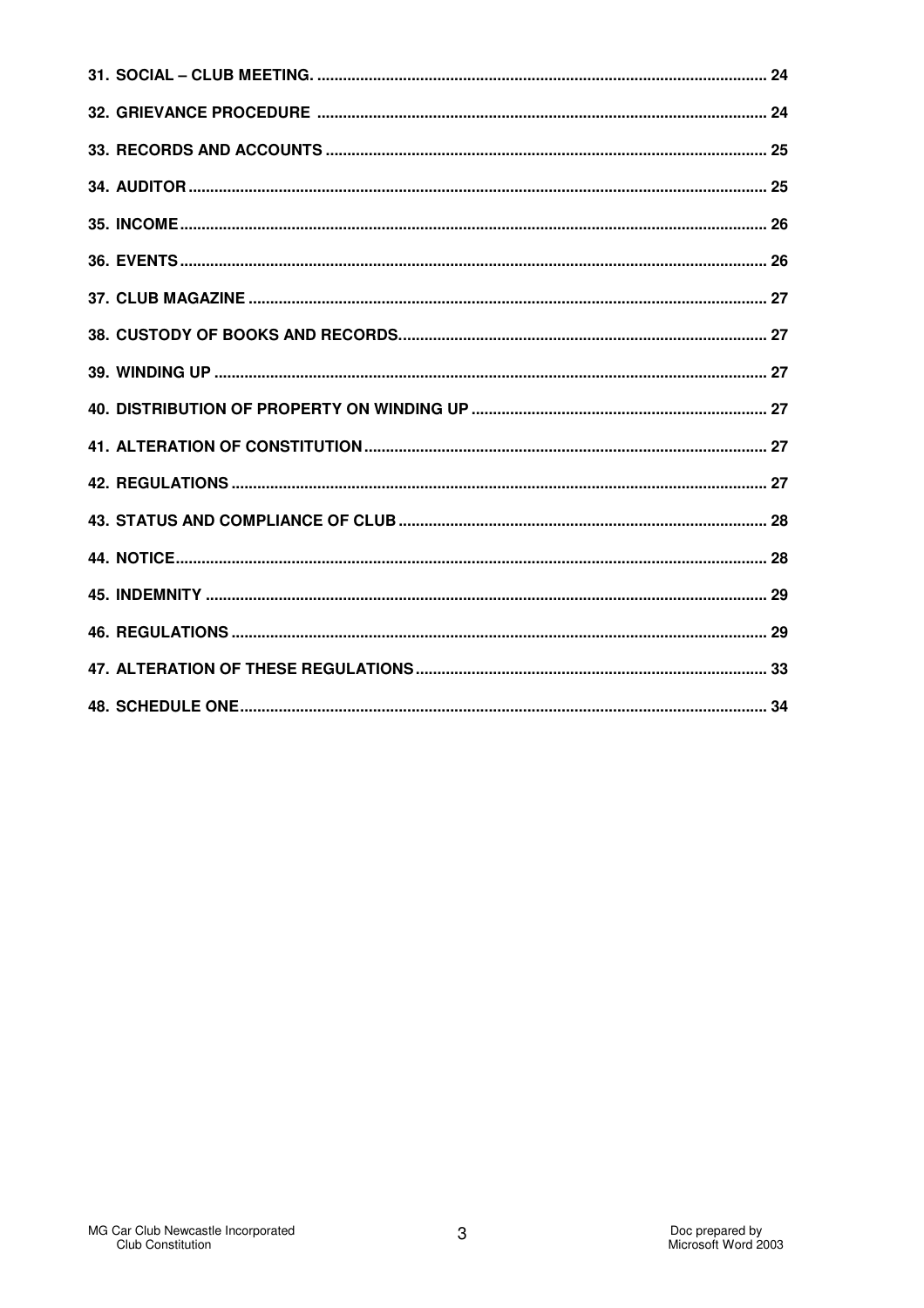## **CONSTITUTION**

## **MG CAR CLUB NEWCASTLE INCORPORATED**

**Incorporation Number Y0354245** 

## 1 NAME OF CLUB

The name of the Club is **MG CAR CLUB NEWCASTLE INCORPORATED**

## **2. DEFINITIONS AND INTERPRETATION**

#### **2.1 Definitions**

In this Constitution unless the contrary intention appears:

**"Act"** means the Associations Incorporation Act 2009 (NSW).

**"Association and Club"** references herein to Association mean Club and vice versa.

**"Board"** means the body managing the Club and consisting of the directors.

**"Constitution"** means this Constitution of the Association.

**"Director"** means a Member of the Board and includes any person acting in that capacity from time to time appointed in accordance with this Constitution.

**"Executive"** means a sub committee comprising the Club President, the Club Vice President, the Club Honorary Secretary and the Club Honorary Treasurer.

**"General Meeting"** means the annual or any special general meeting of the Club.

**"Life Member"** means a member appointed as a Life Member of the Club under Clause 5.1(a)

**"Full Member"** means a registered, financial Member of the Club who is at least 18 years of age.

**"Associate Member"** means a registered, financial Member of the Club who is at least 18 years of age.

**"Family Full Member"** means a registered, financial Member of the Club who is at least 18 years of age.

**"Family Associate Member"** means a registered, financial Member of the Club who is at least 18 years of age.

**"Junior Member"** means a registered Member of the Club who is younger than 18 years of age.

**"Single Day Associate Member"** means a registered Member of the club who pays for registration for one day (whilst ever such "day membership" is sanctioned by CAMS) under Clause 5.1(g)

**"Honorary Member"** a member appointed as an Honorary Member of the Club under Clause 5.1(h)

**"Member"** means a Member of the Club for the time being under Clause 5

**"NSO"** means the National Sporting Organisation being the Confederation of Australian Motor Sport (CAMS), or such other Organisation as the Club shall determine from time to time. See Clauses 9.1(c) and 43.2 for why this is relevant

**"Objects"** mean the Objects of the Club in Clause 3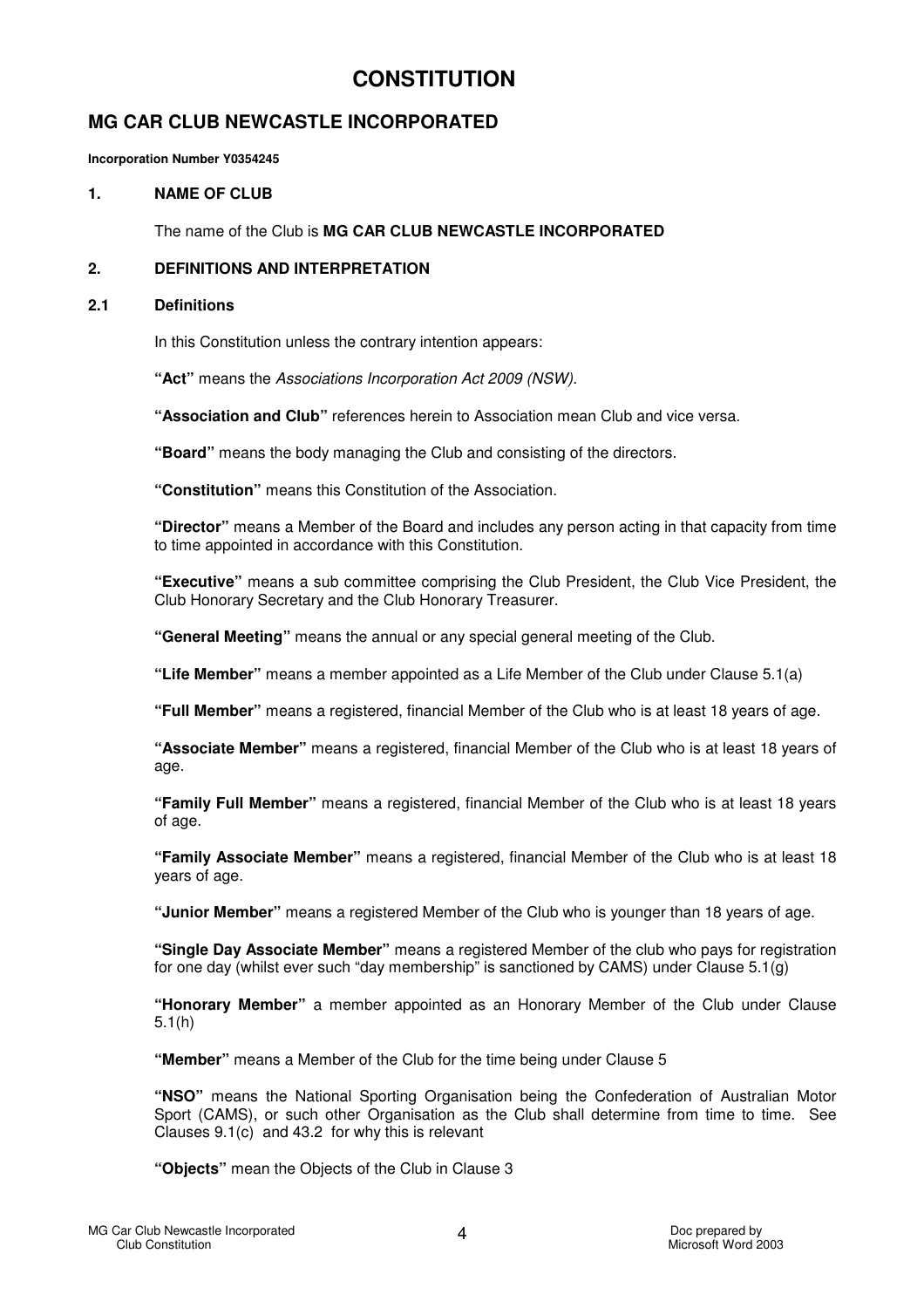**"Public Officer"** means the person appointed to be the public officer of the Association in accordance with the Act.

**"Register"** means a register of Members kept and maintained in accordance with Clause 8

**"Seal"** means the Common Seal of the MG CAR CLUB NEWCASTLE Incorporated.

**"Special Resolution"** means a Special Resolution defined in the Act.

**"Social Club Meetings"** are the monthly meetings conducted usually at the Club's rooms at which general information and reports are made available to Members attending in addition to social and other activities, but at which no Club business is conducted.

**"SSO"** means the State Sporting Organisation being the Confederation of Australian Motor Sport NSW (CAMS NSW), or such other Organisation as the Club shall determine from time to time. See Clauses 9.1(c) and 32(c) and 36(a) and 36(b) and 43.2 for why this is relevant

**"Sub Committees"** include the **"Panels"** that have been established by the Board

#### **2.2 Interpretation**

In this Constitution:

- (a) a reference to a function includes a reference to a power, authority and duty;
- (b) a reference to the exercise of a function includes, where the function is a power, authority or duty, a reference to the exercise of the power or authority of the performance of the duty;
- (c) words importing the singular include the plural and vice versa;
- (d) words importing any gender include the other genders;
- (e) references to persons include corporations and bodies politic;
- (f) references to a person include the legal personal representatives, successors and permitted assigns of that person;
- (g) a reference to a statute, ordinance, code or other law includes Regulations and other statutory instruments under it and consolidations, amendments, re-enactments or replacements of any of them (whether of the same or any legislative authority having jurisdiction); and
- (h) a reference to "writing" shall unless the contrary intention appears, be construed as including references to printing, lithography, photography and other modes of representing or reproducing words in a visible form, including messages sent by electronic mail.

#### **2.3 Severance**

If any provision of this Constitution or any phrase contained in it is invalid or unenforceable, the phrase or provision is to be read down if possible, so as to be valid and enforceable, and otherwise shall be severed to the extent of the invalidity or unenforceability, without affecting the remaining provisions of this Constitution.

## **2.4 The Act**

Except where the contrary intention appears, in this Constitution, an expression that deals with a matter under the Act has the same meaning as that provision of the Act. Model rules under the Act are expressly displaced by this Constitution.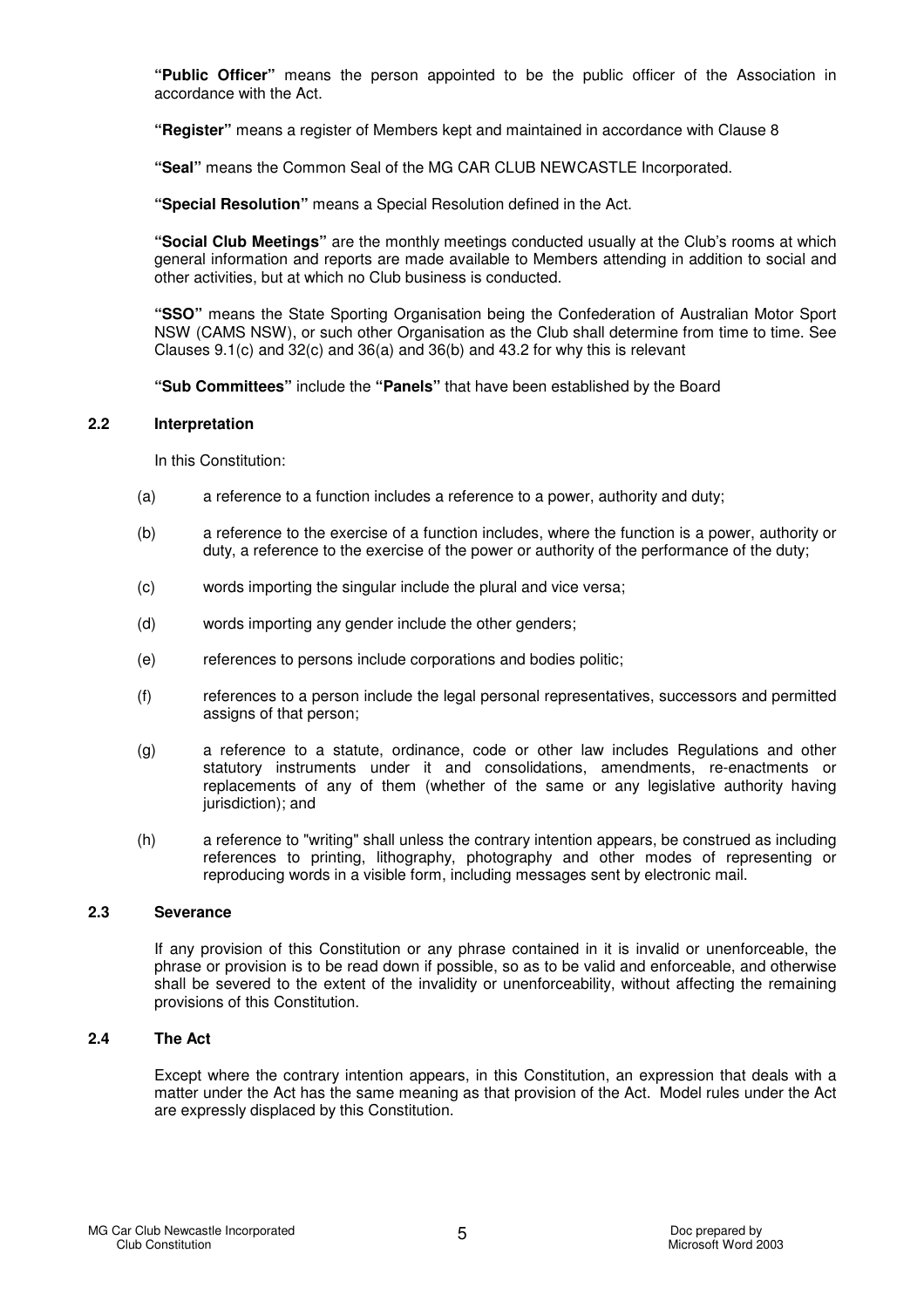## **3. OBJECTS OF THE CLUB**

The Club is established solely for the Objects. The Objects of the Club are established to:

- (a) To promote the sport and pastime of motoring in all its branches, and in particular to further the interests of owners and drivers of MG Cars.
- (b) To promote, organize and hold motor car race meetings, competitions, auto tests, reliability trials, speed trials, speed hill climbs and other similar events whether athletics/motoring or otherwise, to offer prizes and awards in respect thereof, and make such arrangements as may be determined for any purposes or to co-operate with anybody of persons corporate or incorporate in promoting, conducting or carrying out the same
- (c) To extend to owners and drivers of MG Cars and to owners and drivers of other vehicles approved of by the Club Board for the time being and to those owners and driver's friends and to all persons interested in motoring sport, the hospitality, privileges and conveniences enjoyed in connection with the Club.
- (d) To foster the Restoration, Maintenance and use of MG Motor cars
- (e) Undertake and/or do all such other lawful acts, deeds and things as are incidental or conducive to the attainment of the above objects or any of them.
- (f) The assets and income of the club shall be applied solely in furtherance of its above mentioned objects and no portion shall be distributed directly or indirectly to the members of the Club except as bona fide compensation for services rendered or expenses incurred on behalf of the Club.
- (g) Have regard to the public interest in its operations.

## **4. POWERS OF THE CLUB**

Solely for furthering the Objects, the Club has, in addition to the rights, powers and privileges conferred on it under section 25 of the Act, the legal capacity and powers of a company as set out under section 124 of the Corporations Act 2001 (Cth).

## **5. MEMBERS ®**

#### **5.1 Membership Qualifications**

Any person who is or has been the owner of an MG motor car or who is in sympathy with the objects of the club shall be eligible for membership.

The classes of membership shall be:

(a) **Life Members** who subject to this Constitution shall have the right to receive notice of General Meetings and to be present, to debate and to vote at General Meetings.

#### See Clause 5.2

- (b) **Full Members**, who, subject to this Constitution, shall have the right to receive notice of General Meetings and to be present, to debate and to vote at General Meetings
	- (i) Such persons as may be approved by the Board who own or regularly drive an MG Motor Car
	- (ii) Such persons as may be approved by the Board who it determines are in sympathy with the objects of the club.
	- (iii) Such other persons as may be approved by the Board.
	- (iv) Shall be aged 18 years or older.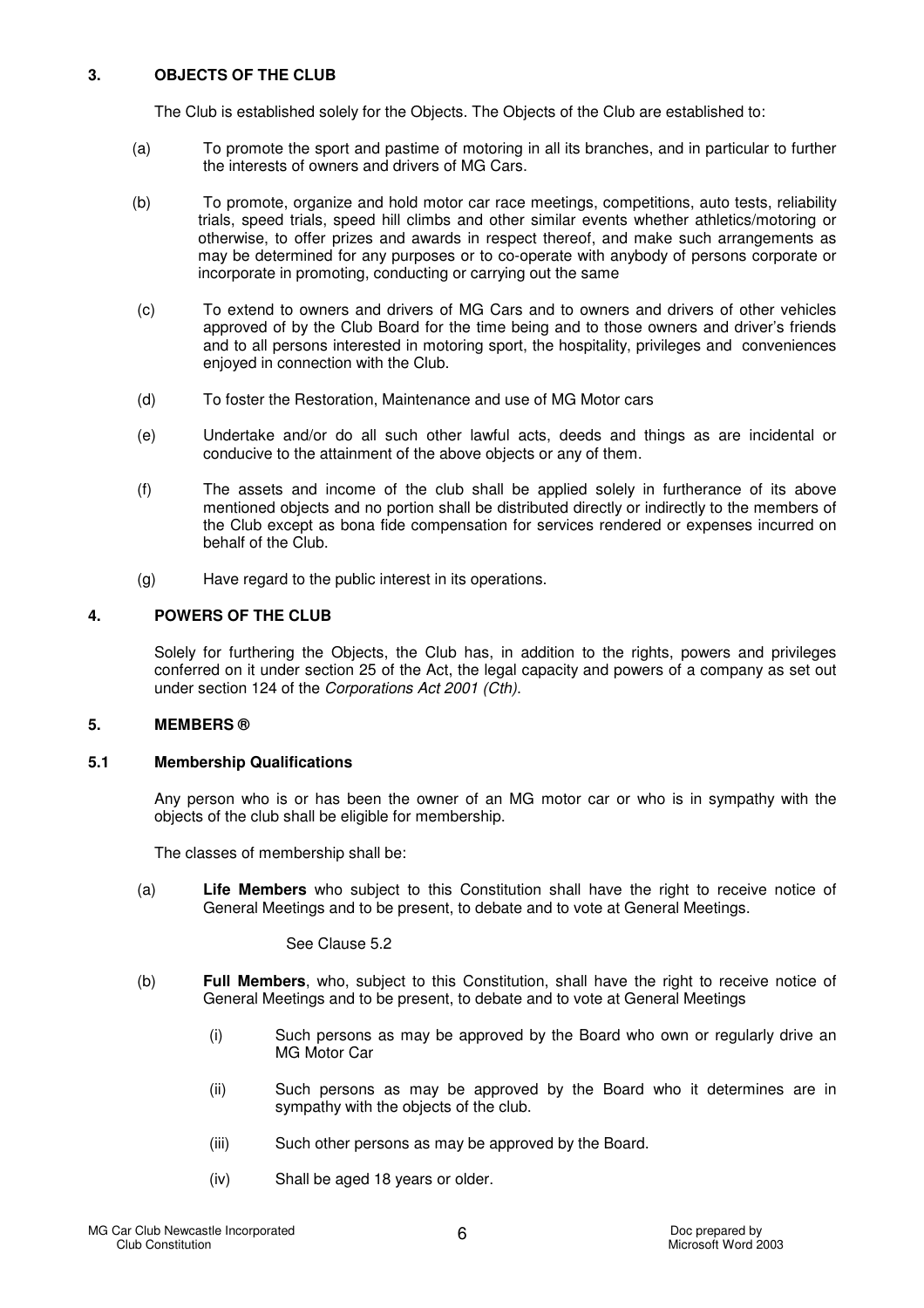- (c) **Associate Member** who subject to this Constitution shall have the right to receive notice of General Meetings and to be present, to debate and but who has no voting rights at General Meetings.
	- (i) Such persons as may be approved by the Board who may own or regularly drive an MG Motor Car but who have elected Associate Membership status.
	- (ii) Such other persons as may be approved by the Board who are in sympathy with the Constitution of the Club.
	- (iii) Shall be aged 18 years or older.
- (d) **Family Full Member** who, subject to this Constitution, shall have the right to receive notice of General Meetings and to be present, to debate and to vote at General Meetings
	- (i) Such two (2) persons, members of the immediate family, living at the same address as may be approved by the Board who own or regularly drive an MG Motor Car
	- (ii) Such two (2) persons, being Members of the Immediate Family, living at the same address as may be approved by the Board who it determines are in sympathy with the Constitution of the club.
	- (iii) Such other persons as may be approved by the Board.
	- (iv) Family Full member Household to receive one magazine
	- (v) Family Full Members, both to have full membership
	- (vi) The Board shall determine a reduced Annual Membership Subscription for this class of membership.
	- (vii) Persons under 18 years shall be Junior Members.
- (e) **Family Associate Member** who, subject to this Constitution, shall have the right to receive notice of General Meetings and to be present, to debate but who has no voting rights at General Meetings
	- (i) Such two (2) persons, Members of the immediate family, living at the same address as may be approved by the Board who own or regularly drive an MG Motor Car but have elected Associate Member status
	- (ii) Such two (2) persons being Members of the Immediate Family, living at the same address as may be approved by the Board.
	- (iii) Such other persons as may be approved by the Board.
	- (iv) Family Associate Household to receive one magazine
	- (v) Family Associate Members, both to have Associate membership
	- (vi) The Board shall determine a reduced Annual Membership Subscription for this class of membership.
	- (vii) Persons under 18 years shall be Junior Members.
- (f) **Junior Member**, who subject to this Constitution, shall have no right to receive notice of General Meetings and no right to be present or debate or vote at General Meetings.
	- (i) Shall be available to persons not having attained the age of 18 years as at  $1<sup>st</sup>$ January of that year, and approved by the Board.
	- (ii)  $A$ fter the 31<sup>st</sup> December the Junior will be considered to have Adult membership and the Board shall determine their then membership status having regard to the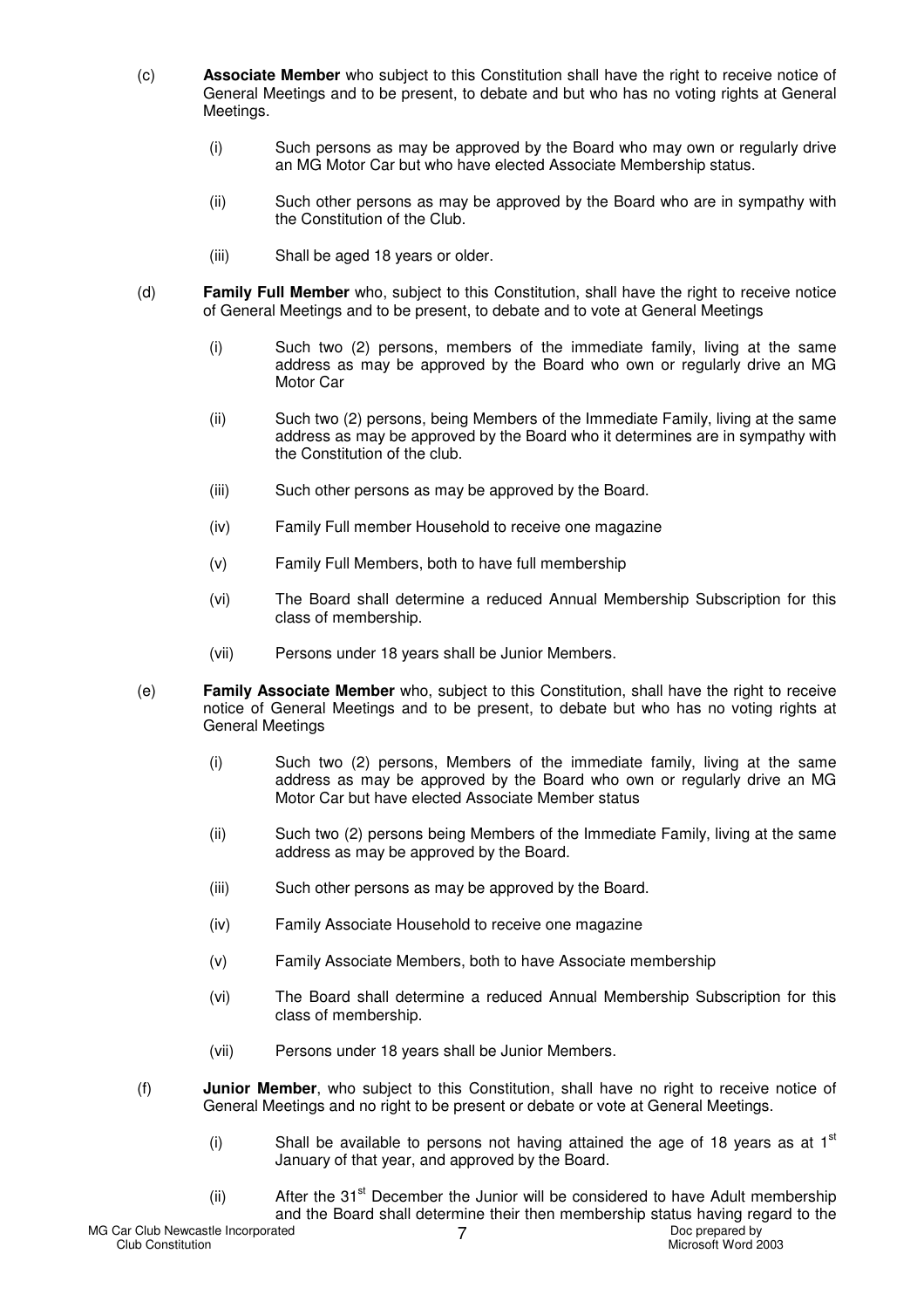various Membership Classes provided for in Clause 5, until membership is renewed on 1<sup>st</sup> March.

- (g) **Single Day Associate Member** is a person who pays for membership for one day. (whilst ever such "day membership" is sanctioned by CAMS)
- (h) **Honorary Member,** who subject to this Constitution shall have no right to receive notice of General Meetings, nor to be present, debate or vote at General Meetings.
	- (i) Such other persons as may be approved by the Board.
	- (ii) The Board will review this membership at Membership renewal time.

#### **5.2 Life Members**

- (a) The Board may in their absolute discretion appoint any member an Honorary Life Member in recognition of any fact that in their discretion entitled that member to this honour.
- (b) On being so invested that member shall become a permanent full member without payment of any fees.
- (c) Life members are subject to all other rules and objects of the Club.
- (d) Proposals for life membership shall be made in writing to the Board by a full member of the club. Such submissions should detail the contribution made to club by the nominee.
- (e) A person must accept or reject the Board's decision to confer life membership in writing. Upon written acceptance, the person's details shall be entered upon the Register, and from the time of entry on the Register the person shall be a Life Member.

## **6. VOTING RIGHTS**

Only Full Members of the Club shall be entitled to a vote at any General Meeting of the Club or the Board, or at an Executive Meeting.

#### **7. MEMBERSHIP ADMISSION & APPLICATION ®**

#### **7.1 Admission of Members**

- (a) The election of candidates for membership shall be dealt with by the Board at any duly constituted meeting, and subject as hereinafter mentioned, no person shall be admitted to membership of the Club until so elected.
- (b) Upon election, however, membership shall be deemed to have commenced on the date on which the member's application for membership shall have been received by an Event or Membership Secretary (whichever the earlier).
- (c) The Membership Secretary of the Club may accept candidates as temporary members pending their election by the Board.
- (d) Acceptance of non-MG Owners as full members shall not exceed 25% of full voting members
- (e) Non MG owners wishing to join the club will be accepted initially on an associate basis

#### **7.2 An Application for Membership**

(a) Every candidate for membership of the club shall be proposed by one and seconded by another member of the Club to both of whom the candidate shall be personally known.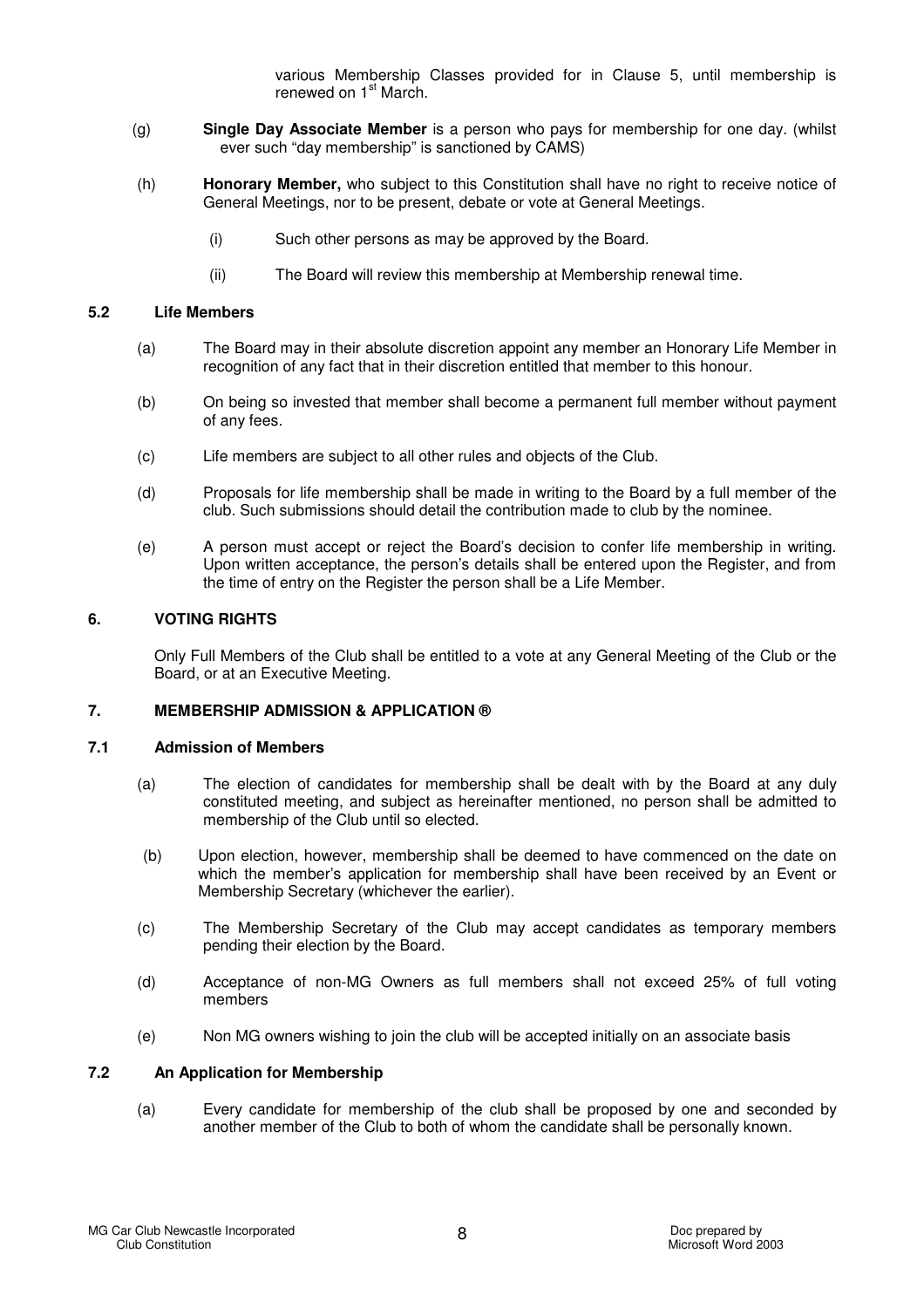- (b) Every such application for membership shall be made in writing by the candidate and by his proposer and seconder and shall be in such form as may from time to time hereafter be determined by the Board.
- (c) The candidate shall at the time of lodging his application accompany same with the payment of the entrance fee and current year's subscription.

## **7.3 Discretion to Accept or Reject Application**

- (a) The election of candidates for membership shall be dealt with by the Board at any duly constituted meeting, and as hereinafter mentioned. Provided always that the Board may in its absolute discretion and without being obliged to give reason therefore, decline to admit any candidate to membership.
- (b) Where the Board accepts an application, and upon election, membership shall be deemed to have commenced on the date on which the member's application for membership shall have been received by the Event or Membership Secretary. The Club may accept candidates of non-MG Owners as full members, but it shall ensure that full member non-MG Owners shall not exceed in total 25% of the total number of voting members.
- (c) The Board may confer Honorary Membership of the Club upon such persons as it may deem desirable
- (d) The Register shall be amended accordingly as soon as practicable.
- (e) Where the Board rejects an application, it shall refund any fees forwarded with the application and the application shall be deemed rejected by the Board.

#### **7.4 Renewal**

Members (other than Life Members and Honorary Members) must renew their membership annually in accordance with the procedures set down by the Club Regulations from time to time.

#### **7.5 Deemed Membership**

- (a) All persons who are, prior to the approval of this Constitution under the Act, Members of the Club shall be deemed Members from the time of approval of this Constitution under the Act.
- (b) Any Members of the Club, prior to approval of this Constitution under the Act, who are not deemed Members under Clause 7.5(a) shall be entitled to carry on such functions analogous to their previous functions as are provided for under this Constitution.

## **8. REGISTER OF MEMBERS ®**

## **8.1 Club to Keep Register**

The Club shall keep and maintain a Register in which shall be entered:

- (a) the full name, address and date of entry of each Member; and
- (b) where applicable, the date of termination of membership of any Member.

The register of members shall be kept by the Membership Secretary.

Members shall provide notice of any change and required details to the Club within one month of such change.

All notices required to be given to any member shall be deemed to be duly served if delivered at or posted to the member's address specified in the Register of Members.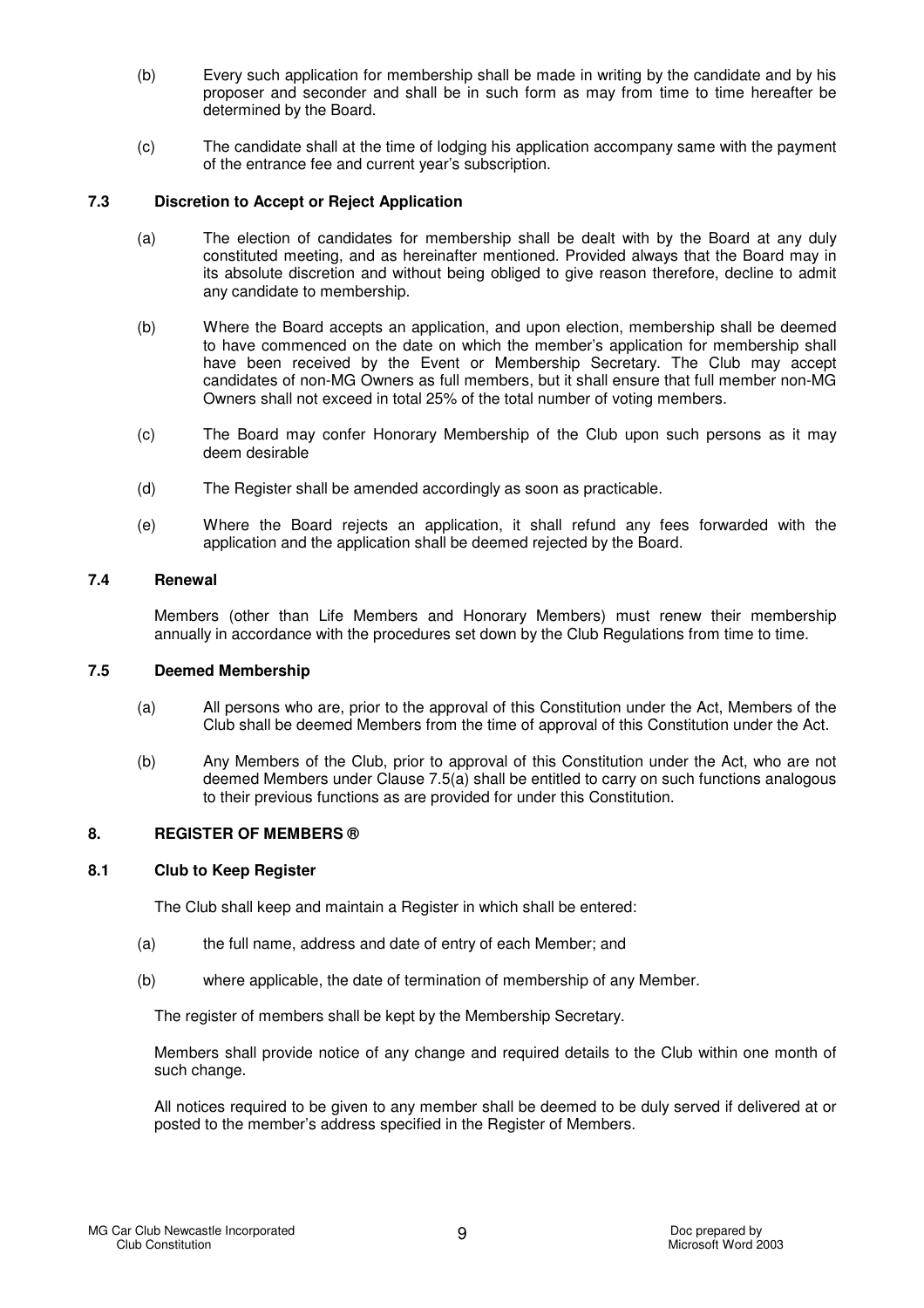## **8.2 Inspection of Register**

Having regard to the Act, confidentiality considerations and privacy laws, an extract of the Register, excluding the address or other direct contact details of any Member, shall be available for inspection (but not copying) by Members, free of charge upon reasonable request at any reasonable hour.

#### **8.3 Use of Register**

Subject to the Act, confidentiality considerations and privacy laws, the Register may be used to further the Objects, in such manner as the Board considers appropriate.

#### **9. EFFECT OF MEMBERSHIP**

#### **9.1 Members acknowledge and agree that:**

- (a) This Constitution forms a contract between each of them and the Club and that they, the members are bound by this Constitution and the Regulations.
- (b) they shall comply with and observe this Constitution and the Regulations and any determination, resolution or policy which may be made or passed by the Board or other entity with delegated authority;
- (c) by submitting to this Constitution and Regulations they are subject to the jurisdiction of the Club, SSO and NSO.
- (d) the Constitution and Regulations are necessary and reasonable for promoting the Objects and particularly the advancement and protection of MGs & Motor Sport
- (e) they are entitled to all benefits, advantages, privileges and services of Club membership.

#### **9.2 Membership Compliance and Offences**

- (a) Members shall obey directions of the Board, or its appointee in all matters relating to their conduct in or about the Club premises.
- (b) Any member dissatisfied with such direction shall be entitled to appeal to the Board within a period of seven days and any such appeal shall be made in writing and signed by the member concerned setting out in detail the complaint made and addressed to the Honorary Secretary of the Club who shall bring the matter before the Board at the next succeeding meeting thereof.
- (c) It shall be an offence for any member to disregard the instructions of any Director of the Board as outlined in Clause 9.2. (a) above.
- (d) It shall be an offence for any member to commit any of the following:
	- (i) Be under the influence of liquor, or introduce and/ or remove any liquor on or from the premises without permission.
	- (ii) Use objectionable or obscene language
	- (iii) Damage Club property
	- (iv) Remove Club property without proper authority
	- (v) Enter or remain on Club premises at unauthorized times
	- (vi) Cause offence to any member or members which is prejudicial to the good order of the Club
	- (vii) To use the Club premises for the purpose of gambling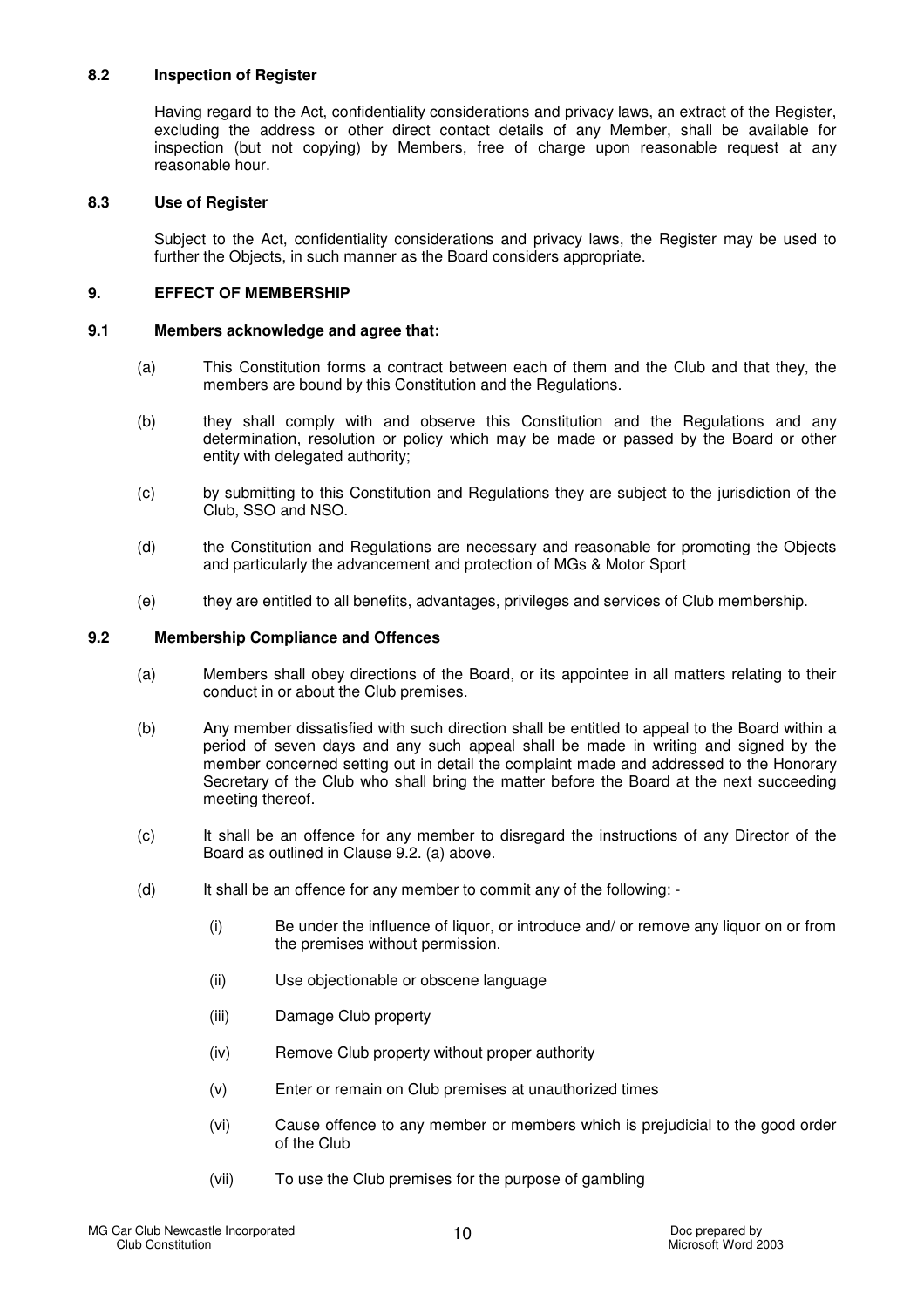- (viii) To allow any person under 18 years of age to be supplied with liquor
- (ix) Bring children into licenced club premises if applicable
- (x) Liquor shall not be supplied to a visitor unless in the company and on the invitation of a member.
- (e) Any member desiring to introduce any person as a Visitor to the Club shall first introduce such person to the President and or a member of the Board, or the Club Manager, and his or their decision as to whether such person shall be accepted as a Visitor shall be for such period as the President or Director of the Board or Club Manager may agree not exceeding one month and such member shall be exempt from the payment of any fees for such period.
- (f) All subscriptions shall become due and payable on the 1st of March each year and that in the event of any member failing to pay his subscription as provided in Clauses 9.3(b) and 9.3(c), he shall be permitted to enter the Club premises as a visitor.
- (g) No person who has been rejected as a candidate for membership or who has been suspended or expelled from the Club or whose admission as an Honorary Member or as a Visitor has been cancelled shall be eligible to be admitted as a visitor.
- (h) The member proposing any Visitor shall be responsible for his good conduct whilst he is in the Club. Two or more members of the Board may at any time cancel the Visitor's rights or privileges of any person without being called upon to give any reason for doing so.
- (i) All members shall be elected at a meeting of the Board duly convened and a record shall be kept by the Secretary of the Club of the names of the members present and voting at such meeting.
- (j) Members nominating new members shall see that the nomination forms are completed and have the applicant pay his entrance fee and subscription and hand same to the Membership Secretary. Should the application not be accepted, the entrance fee and subscription shall be returned.
- (k) No game of cards shall be played except in an authorized card room.
- (l) No part of the Club premises shall be used by any person whatsoever for the purpose of making a betting book.
- (m) No subscription list or sweepstake shall be permitted to be canvassed or exhibited in the Club except with the permission of the Board being previously granted.
- (n) No pamphlet advertisement or notice of any kind shall be permitted to be canvassed or exhibited in the Club except with the permission of the Board being previously granted.
- (o) All complaints and suggestions shall be made in writing to the secretary.
- (p) Club hours will be exhibited on the Notice Board from time to time.

## **9.3 Duration of Membership**

- (a) The membership year of any member shall run from the date upon which the member's application for membership is received by the Club's Event or Membership Secretary
- (b) the first subscription of every member, shall be paid, upon application for membership, together with any Joining Fee
- (c) subsequent subscriptions shall be paid upon the first day of March in each ensuing year
- (d) if the subscription of any member shall have become more than one calendar month in arrears, the member shall not be entitled, until payment thereof, to exercise any of the rights of membership and if such subscriptions shall become more that two calendar months in arrears he shall cease to be a member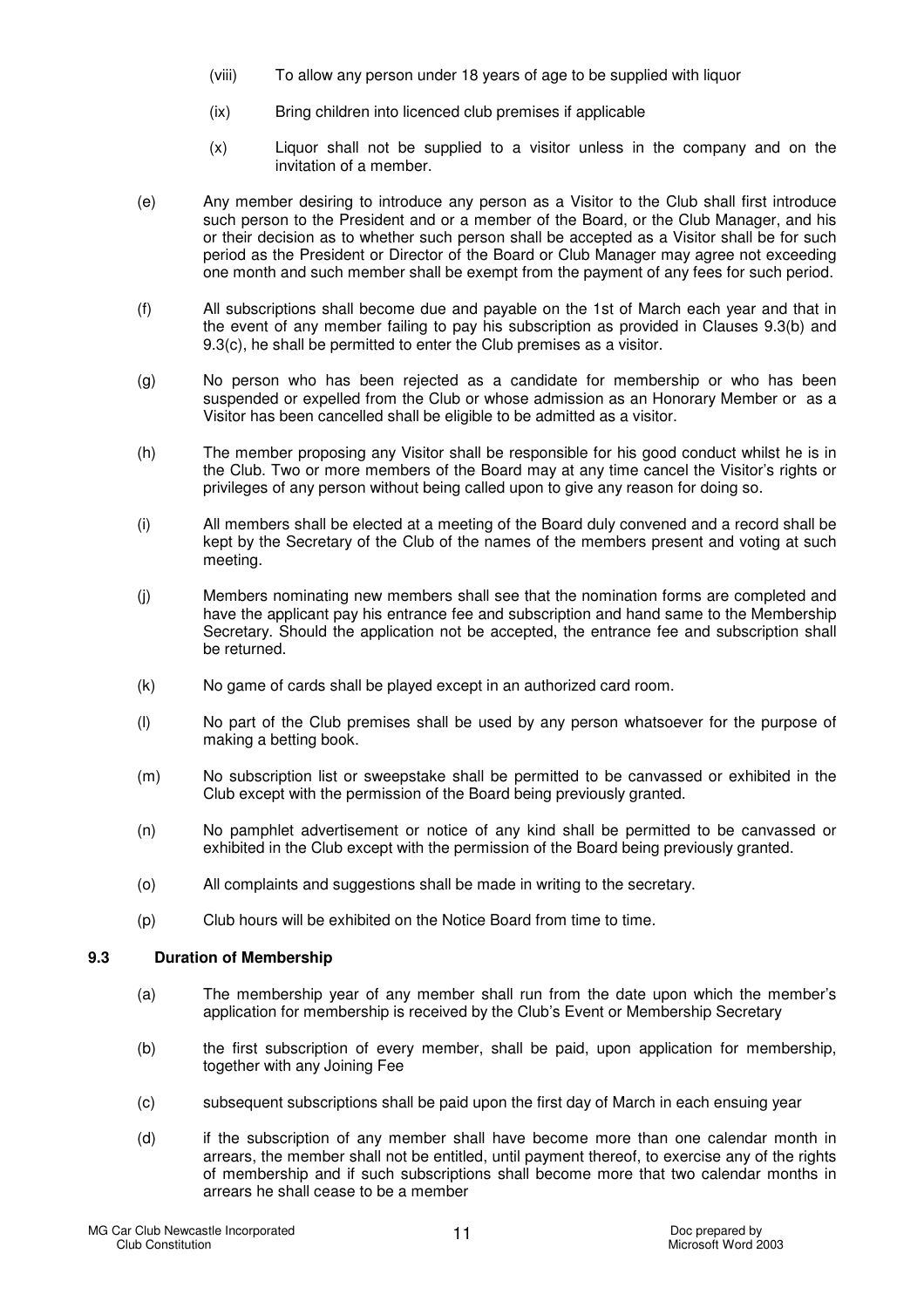- (e) a person shall be eligible for reinstatement within one year from the date upon which they ceased to be a member pursuant to Clause 9.3. (d).
- (f) a new member whose application is received by the Membership Secretary after the first day of January in any year shall be entitled to a full year of membership privileges continuing until the last day of February of the year following, without payment or renewal fees for that year mentioned lastly.

## **10. BADGES**

- (a) A Car Club sticker shall be made available to each new member on joining the Club
- (b) The club colours shall be brown and cream
- (c) Car badges and other articles bearing the Club crest shall be available only to members. The price of such badges etc. shall be fixed from time to time as found requisite.
- (d) Car badges shall be returned on cessation of membership and the price charged shall be deemed to cover usage of the badge during membership

#### **11. DISCONTINUANCE OF MEMBERSHIP**

#### **11.1 Resignation of Members**

- (a) Any Member, who has paid all arrears of fees payable to the Club may at any time tender their registration, such being in writing to the Secretary, and shall thereupon cease to be a member.
- (b) Once the Club receives a notice of resignation of membership given under Clause 11.1(a) that member shall cease to be a member, and in every other case where a member ceases to hold membership, the secretary must make an entry in the Register which records the date on which the Member ceased to be a Member.

#### **11.2 Discontinuance for Breach**

- (a) Membership of the Club may be discontinued by the Board upon breach of any clause of this Constitution or the Regulations, including, but not limited to, the failure to pay any monies owed to the Club, failure to comply with the Regulations or any resolutions or determinations made or passed by the Board or any duly authorised sub-committee.
- (b) Membership shall not be discontinued by the Board under Clause 11.1(a) without the Board first giving the accused Member the opportunity to explain the breach and/or remedy the breach.
- (c) Where a Member fails, in the Board's view to adequately explain the breach, that Member's membership shall be discontinued under Clause 11.2(a), by the Club giving written notice of the discontinuance, to the Member. The Register shall be amended to reflect any discontinuance of membership under this Clause 11.2(a) as soon as practicable.

## **11.3 Member to Re-Apply**

A Member whose membership has been discontinued under Clauses 11.1 or 11.2:

- (a) must seek renewal or re-apply for membership in accordance with this Constitution; and
- (b) may be re-admitted at the discretion of the Board.

#### **11.4 Forfeiture of Rights**

A Member who ceases to be a Member, for whatever reason, shall forfeit all rights in and claims upon the Club and its property and shall not use any property of the Club including Intellectual Property. Any Club documents, records or other property in the possession, custody or control of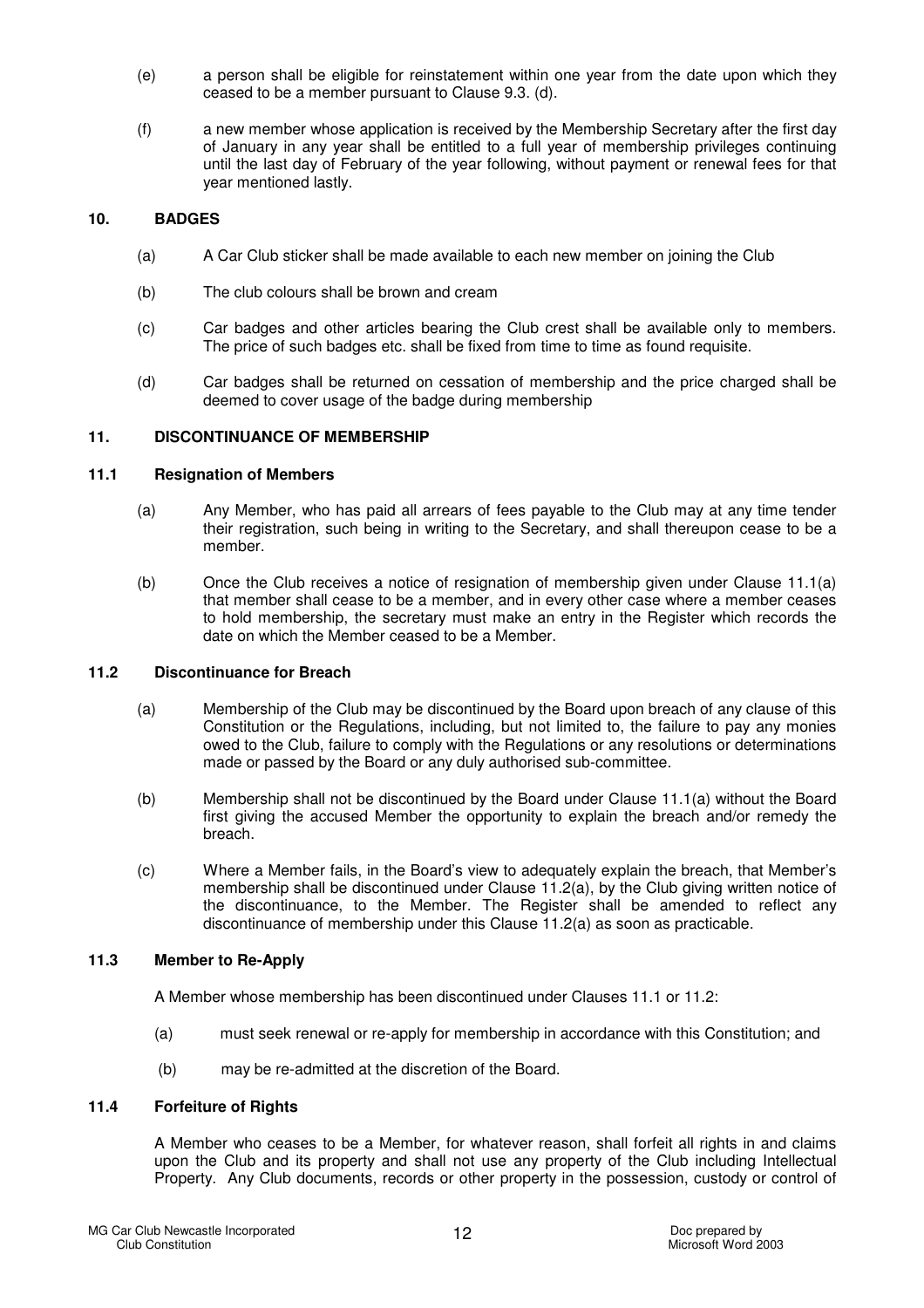that Member shall be returned to the Club immediately and in any case no later than 14 days after cessation of membership.

#### **11.5 Membership may be Reinstated**

Membership which has been discontinued under this Clause 11 may be reinstated at the discretion of the Board, with such conditions as it deems appropriate.

#### **11.6 Refund of Membership Fees**

Membership fees or subscriptions paid by the discontinued Member will not be refunded to the Member upon discontinuance.

## **12. DISCIPLINE ®**

- (a) Where the Board is of the opinion that a member of the Club:-
	- (i) Has persistently refused or neglected to comply with a provision or provisions of these rules; or
	- (ii) Has persistently and wilfully acted in a manner prejudicial to the interests of the Club.

It may expel the member from the Club or may Suspend the member from membership of the Club for a specified period.

- (b) A resolution of the Board under Clause 11.2(a) is of no effect unless the Board, at a meeting held not earlier than 14 days and not later than 28 days after service on the member of a notice under Clause 12(c), confirms the resolution in accordance with this rule.
- (c) Where the Board passes a resolution under Clause 11.2(a) the Secretary shall, as soon as practicable, cause a notice in writing to be served on the member:-
	- (i) Setting out the resolution of the Board and the grounds on which it is based;
	- (ii) Stating that the member may address the Board at a meeting to be held not earlier than 14 days and not later than 28 days after service of the notice;
	- (iii) Stating the date, place and time of that meeting; and
	- (iv) Informing the member that the member may do either or both of the following:-
		- (A) attend and speak at that meeting.
		- (B) submit to the Board at or prior to the date of that meeting, written representations relating to a resolution.
- (d) At a meeting of the Board held as referred to in Clause 13, the Board shall
	- (i) give to the member an opportunity to make oral representations;
	- (ii) give due consideration to any written representations submitted to the Board by the member at or prior to the meeting; and
	- (iii) by resolution, determine whether to confirm or revoke the resolution.
- (e) Where the Board confirms a resolution under Clause 12(d)(iii), the Secretary shall, within 7 days after that confirmation, by notice in writing inform the member of the fact and of the member's right of appeal under Clause 13.
- (f) A resolution confirmed by the Board under Clause 12(d)(iii) does not take effect:-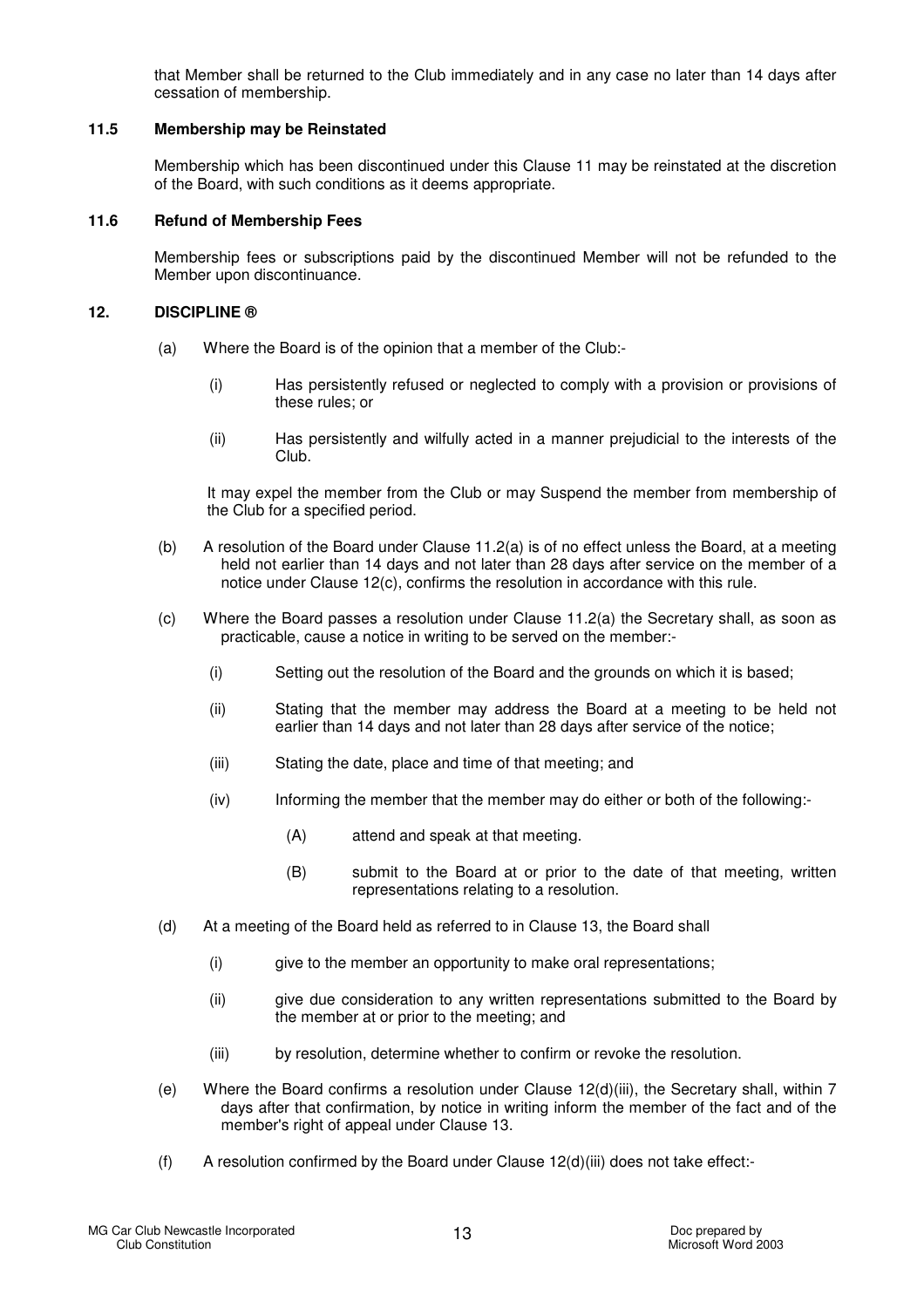- (i) until the expiration of the period within which the member is entitled to appeal against the resolution, or
- (ii) where, within that period the member exercises the right of appeal, unless and until the Club confirms the resolution pursuant to Clause 13(c)(iv)

#### **13. RIGHT OF APPEAL OF DISCIPLINED MEMBERS**

- (a) A member may appeal to the Club in general meeting against a resolution of the Board which is confirmed under Clause  $12(d)(iii)$ , within 7 days after notice of the resolution is served on the member, by lodging with the Secretary a notice to that effect.
- (b) Upon receipt of a notice from a member under Clause 13(a), the Secretary shall notify the Board which shall convene a general meeting of the Club to be held within 21 days after the date on which the Secretary received the appeal notice from the member.
- (c) At a general meeting of the Club convened under Clause 13(b) :-
	- (i) no business other than the question of the appeal shall be transacted;
	- (ii) the Board and the member shall be given the opportunity to state their respective cases orally or in writing, or both; and
	- (iii) the members present shall vote by secret ballot on the question of whether the resolution should be confirmed or revoked.
	- (iv) If at the general meeting the Club passes a special resolution in favour of the confirmation of the resolution, it is confirmed.

## **14. SUBSCRIPTIONS AND FEES**

- (a) The annual membership subscription (if any) and any fees or other levies payable by Members to the Club and the time for and manner of payment shall be as determined by the Board.
- (b) All annual subscriptions shall become due and payable in advance of the first day of March in every year. If any fee or subscription shall remain unpaid for a period of one month after it became due the member so in default shall cease to be a Member and cease to be entitled to the benefits of such membership also refer to Clause 9.3. (d).
- (c) One notice of renewal shall be sent out to each member by the Membership Secretary before the first day of March and shall be regarded as the final notice.

## **15. EXISTING DIRECTORS**

The Members of the administrative or governing body (by whatever name called) of the Club in office immediately prior to approval of this Constitution under the Act shall continue in those positions until the next annual general meeting following such adoption of this Constitution. After this General Meeting the positions of Directors shall be filled, vacated and otherwise dealt with in accordance with this Constitution.

## **16. POWERS OF THE BOARD**

Subject to the Act and this Constitution, the business of the Club shall be managed by, and the powers of the Club shall be exercised by, the Board. . In particular, the Board shall act in accordance with the Objects and shall operate for the benefit of the Members and the community throughout the local area.

#### **17. COMPOSITION OF THE BOARD**

## **17.1 Composition of the Board**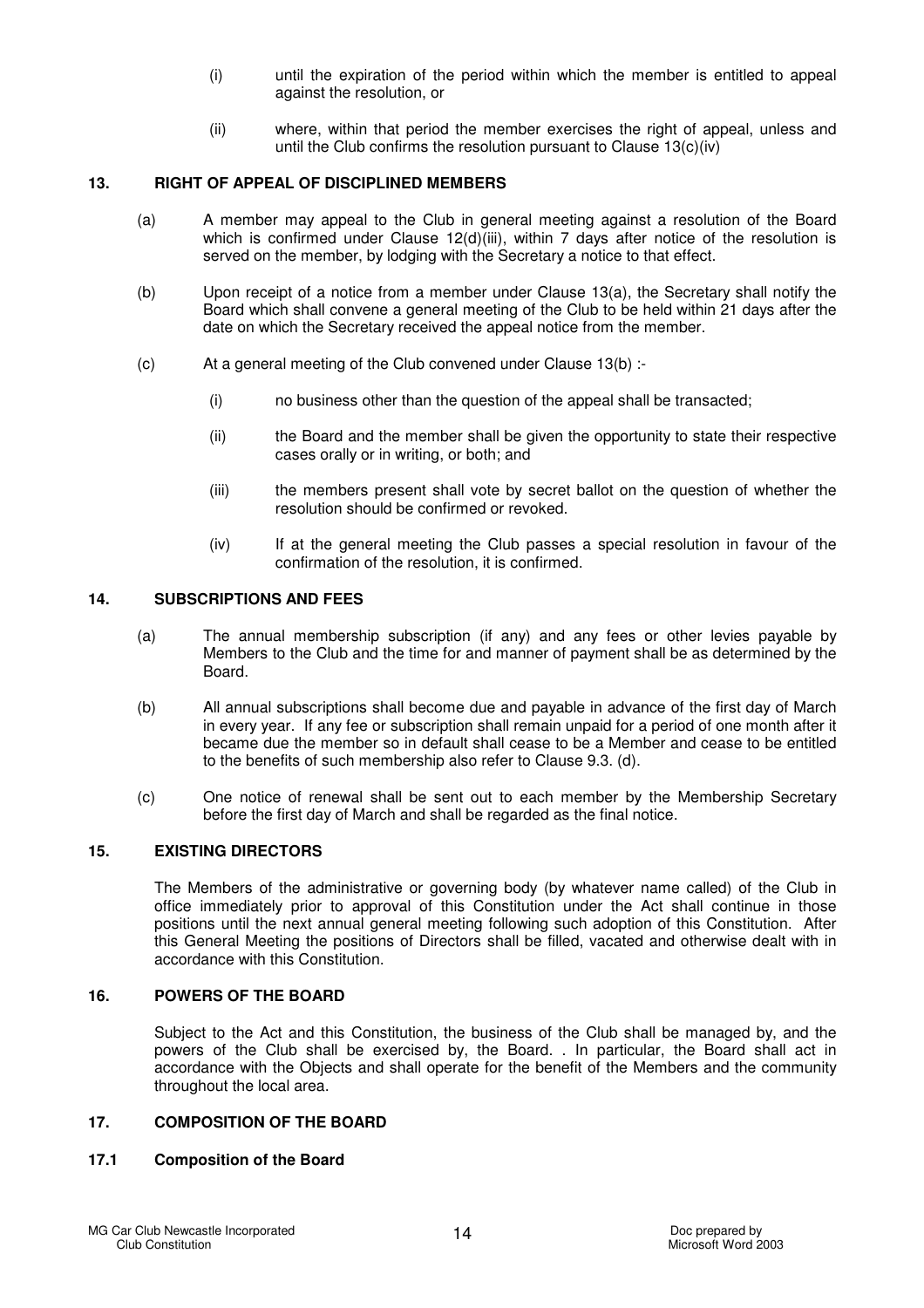The Board shall comprise:

- (a) Up to nineteen (19) elected directors who must all be Members and who shall be elected under Clause 18 and in addition
- (b) Up to (2) appointed directors who need not be Members and who may be appointed by the Directors in accordance with Clause 19.
- (c) Once appointed or elected to the Board any Member so appointed or Elected who is not then a Full Individual Member shall forthwith be accorded such Voting Membership status for the duration of their term on the board.

## **17.2 Election and Appointment of Directors ®**

- (a) The elected Directors shall be elected under Clause 18.
- (b) The appointed Directors may be appointed under Clause 19

## **17.3 Portfolios ®**

The Board may allocate portfolios to directors.

The Executive Directors of the Club shall consist of:

- (a) President who shall be Public Officer
- (b) Vice President
- (c) Honorary Secretary
- (d) Honorary Treasurer

In addition, the Board shall consist of: Directors who have the elected or appointed portfolio or role of:-

- (a) Publicity (Public Relations Officer)
- (b) Club Captain
- (c) Social Secretary
- (d) Magazine Editor
- (e) MG Register Captain
- (f) MG Register Secretary
- (g) Event Co-ordinator
- (h) Chairman of Rally Panel
- (i) Chairman of Speed Event Panel
- (j) Chairman of Autotest Panel
- (k) Chairman Equipment Maintenance Panel
- (l) Membership Secretary
- (m) Chairman of Land Panel
- (n) Member (who may have served on the Board previously) assisting others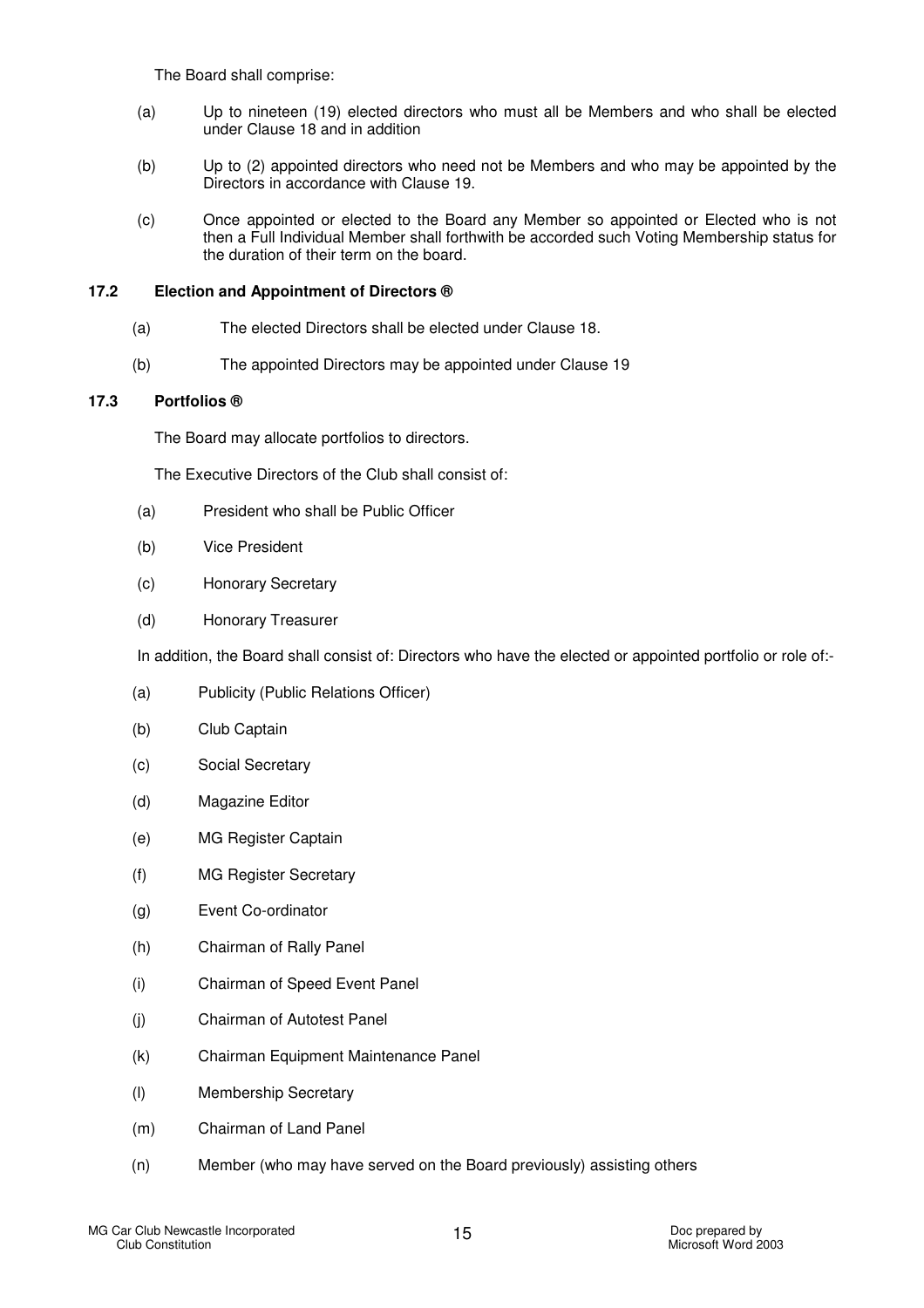(o) Member (who must not have served on the Board previously) assisting others

## **18. ELECTED DIRECTORS**

#### **18.1 Nomination for Board ®**

- (a) Nominations for elected Director positions shall be called for thirty (30) days prior to the annual general meeting. When calling for nominations, details of the necessary qualifications and job descriptions for the positions shall also be provided. Qualifications and job descriptions shall be determined by the Board from time to time.
- (b) Nominees for elected Director positions must declare any position they hold in a SSO or NSO.
- (c) Nominees may be either Full or Associate Members.

#### **18.2 Form of Nomination**

Nominations must be:

- (a) in writing;
- (b) on the prescribed form (if any) provided for that purpose;
- (c) signed by two Individual Full or Associate Club Members
- (d) certified by the nominee expressing their willingness to accept the position for which he is nominated; and
- (e) delivered to the Secretary of the Club not less than seven (7) days before the date fixed for the holding of the annual general meeting at which the election is to take place.

#### **18.3 Elections**

- (a) If only one nomination is received for a Board position, then the person nominated shall be declared elected to that position only if approved by the majority of Members entitled to vote.
- (b) If there are insufficient nominations received to fill all vacancies on the Board, or if a person is not approved by the majority of Members under Clause 18.3(a), nominations for the positions maybe called for from those full members (or those associate members who must agree to become a full member upon election or appointment) who are present and attending the Annual General meeting.
- (c) If more than one nomination is received for a position a ballot shall be held. Voting papers shall be prepared, distributed and vote take place and counted by an appointed Returning **Officer**
- (d) If there are insufficient nominations received to fill all vacancies on the Board, or if a person is not approved by the majority of Members under Clause 18.3(b) the positions will be deemed casual vacancies under Clause 20.1
- (e) The ballot for the election of office-bearers and ordinary members of the Board shall be conducted at the annual general meeting in such usual and proper manner as the Board may direct.

## **18.4 Term of Appointment for Elected Directors**

Elected directors shall be elected annually. There is no maximum period in office specified.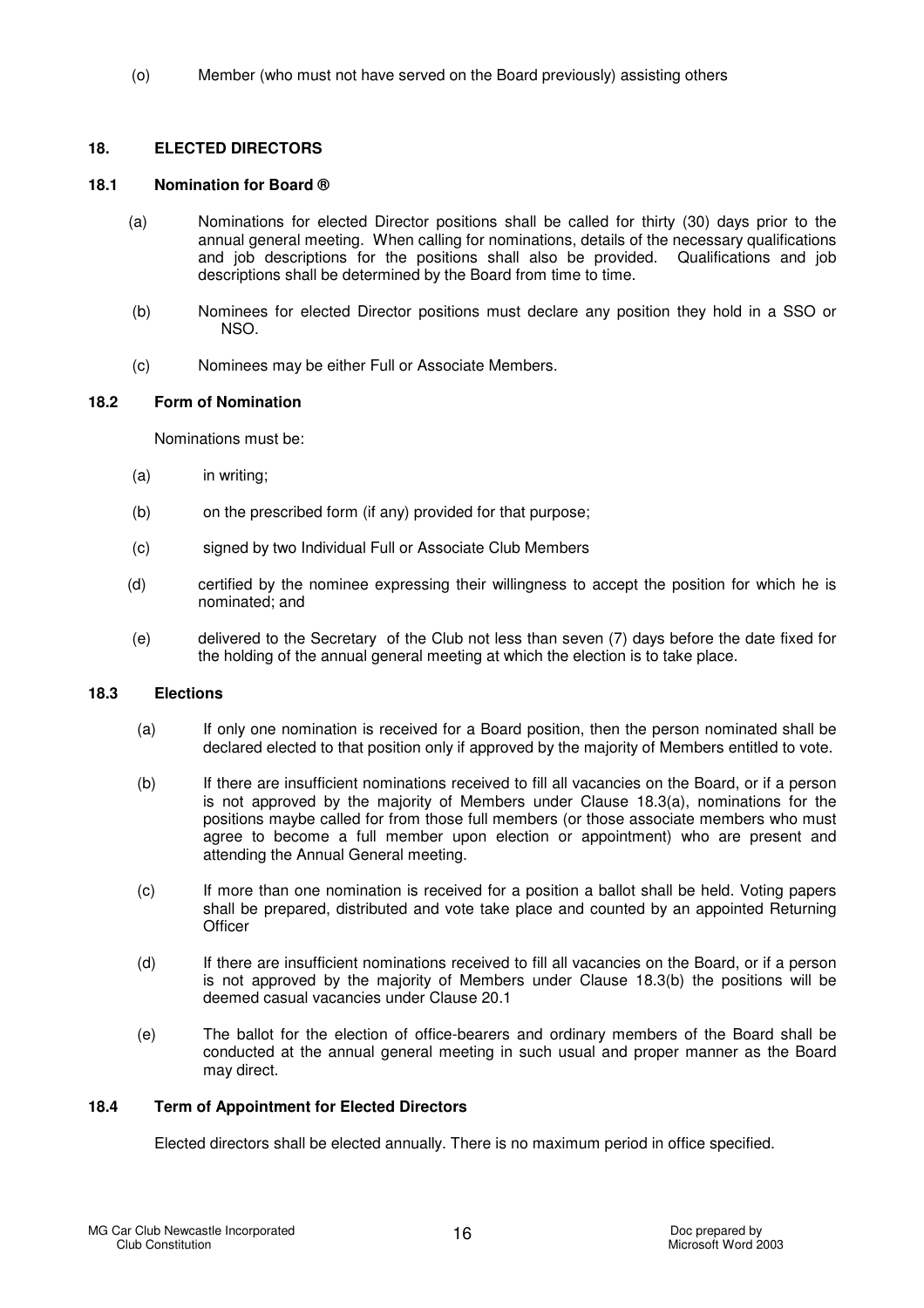## **19. APPOINTED DIRECTORS**

## **19.1 Appointment of "Appointed" Directors**

The elected Directors may appoint up to two (2) Appointed Directors.

#### **19.2 Qualifications for Appointed Directors**

The appointed Directors may have specific skills in commerce, finance, marketing, law or business generally or such other skills which complement the Board composition

They do not need to be Members.

#### **19.3 Term of Appointment**

- (a) Appointed directors may be appointed by the elected directors under this Constitution for a term of two years, which shall commence from the first Board meeting after the annual general meeting until after the conclusion of the second annual general meeting that follows.
- (b) Appointed Directors may be appointed to ensure rotational terms that coincide with the elected Directors' rotational terms.
- (c) Any adjustment to the term of appointed Directors appointed under this Constitution necessary to ensure rotational terms under this Constitution shall be determined by the Board.

## **20. VACANCIES ON THE BOARD**

## **20.1 Casual Vacancies**

Any casual vacancy occurring in the position of a Director may be filled by the remaining Directors from among appropriately qualified persons. Any such casual vacancy may only be filled for the remainder of the vacating Elected Director's term, or the remainder of the vacating Casual Appointee's term under this Constitution.

### **20.2 Grounds for Termination of Director**

In addition to the circumstances in which the office of a Director becomes vacant by virtue of the Act, the office of a Director becomes vacant if the Director:

- (a) dies
- (b) becomes bankrupt or makes any arrangement or composition with his creditors generally
- (c) becomes of unsound mind or a person whose person or estate is liable to be dealt with in anyway under the law relating to mental health
- (d) resigns his office in writing to the Club
- (e) is absent without the consent of the Board from meetings of the Board held during a period of six months
- (f) holds any office of employment with the Club without the approval of the Board
- (g) is directly or indirectly interested in any contract or proposed contract with the Club and fails to declare the nature of that interest
- (h) in the opinion of the Board (but subject always to this Constitution) has acted in a manner unbecoming or prejudicial to the Objects and interests of the Club
- (i) in the opinion of the Board (but subject always to this Constitution) has brought the Club into disrepute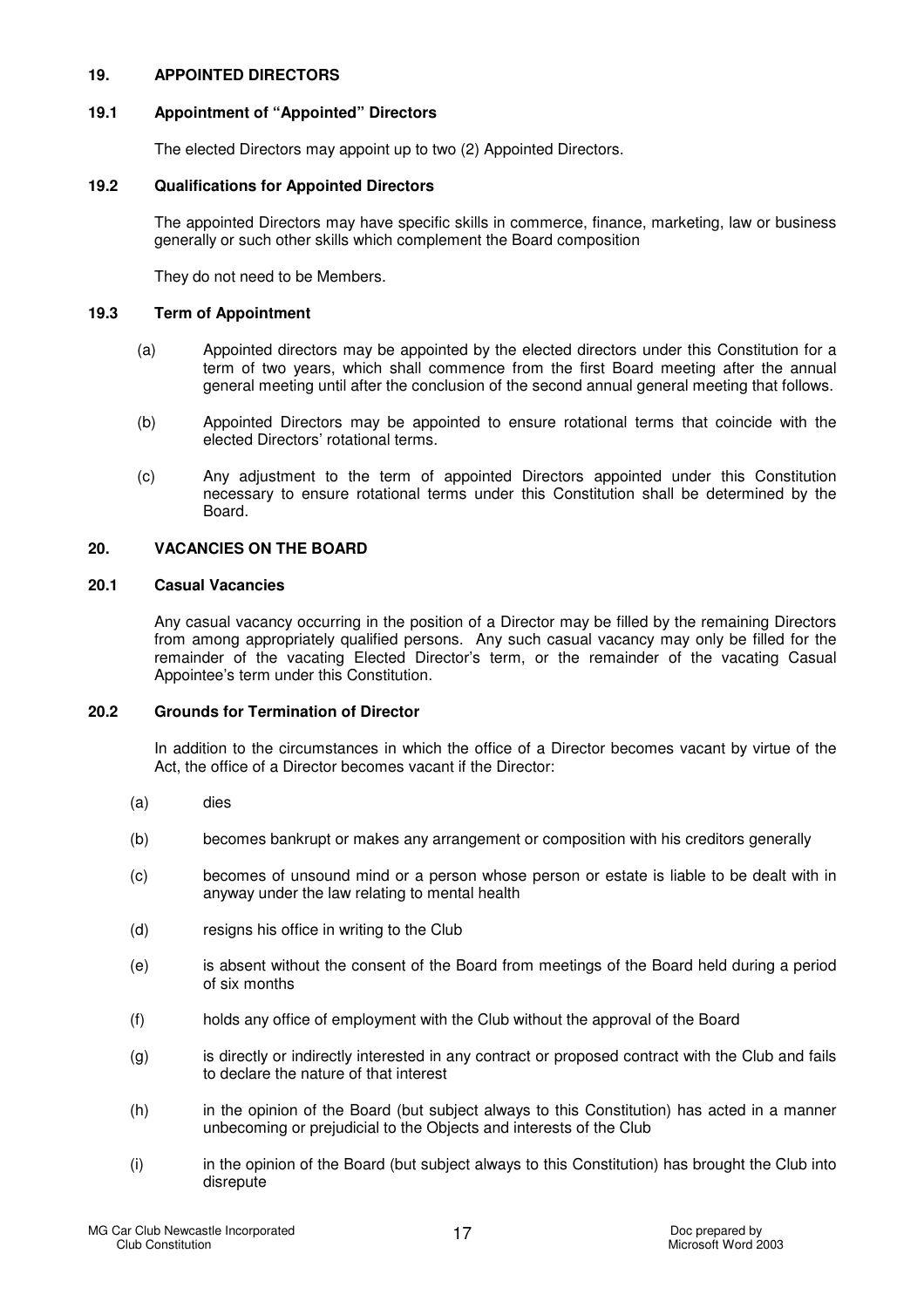- (j) in the opinion of the Board (but subject always to this Constitution) is removed by Special Resolution; or
- (k) would otherwise be prohibited from being a director of a corporation under the Corporations Act 2001 (Cth.).

#### **20.3 Board May Act**

In the event of a casual vacancy or vacancies in the office of a Director or Directors, the remaining Directors may act. However, if the number of remaining Directors is not sufficient to constitute a quorum at a meeting of the Board, they may act only for the purpose of increasing the number of Director to a number sufficient to constitute a quorum.

#### **21. MEETINGS OF THE BOARD**

## **21.1 Board to Meet**

The Board shall meet as often as is deemed necessary in every calendar year for the dispatch of business (and shall be at least as often as is required under the Act). Subject to this Constitution, it may adjourn and otherwise regulate its meetings as it thinks fit. A director may at any time convene a meeting of the Board within reasonable time.

#### **21.2 Resolutions Not in Meeting**

- (a) A resolution in writing that has been signed or assented to by telegram, cablegram, radiogram, facsimile, telex email or other form of visible or other electronic communication by all the directors for the time being present in Australia shall be as valid and effectual as if it had been passed at a meeting of directors duly convened and held. Any such resolution may consist of several documents in like form each signed by one or more of the directors.
- (b) Without limiting the power of the Board to regulate its meetings as it thinks fit, a meeting of the Board may be held where one or more of the directors is not physically present at the meeting, provided that:
	- (i) All persons participating in the meeting are able to communicate with each other effectively, simultaneously and instantaneously whether by means of telephone or other form of communication.
	- (ii) Notice of the meeting is given to all the directors entitled to notice in accordance with the usual procedures agreed upon or laid down from time to time by the Board or this Constitution. The notice will specify that directors are not required to be present in person.
	- $(iii)$  If a failure in communications prevents Clause 21.2(b) $(i)$  from being satisfied by the number of directors which constitutes a quorum, and none of such directors are present at the place where the meeting is deemed by virtue of the further provisions of this rule to be held, then the meeting shall be suspended until Clause  $21.2(b)(i)$  is satisfied again. If such condition is not satisfied within fifteen minutes from the interruption, the meeting shall be deemed to have been terminated or adjourned.
	- (iv) Any meeting held where one or more of the directors is not physically present shall be deemed to be held at the place specified in the notice of the meeting, provided a director is there present. If no director is there present, the meeting shall be deemed to be held at the place where the chairperson of the meeting is located.

#### **21.3 Decisions of Board**

Subject to this Constitution, questions arising at any meeting of the Board shall be decided by a majority of votes whereof each member of the Board shall have one, in the case of equality the Chairperson shall have a casting vote on any question (if the chairperson does not exercise a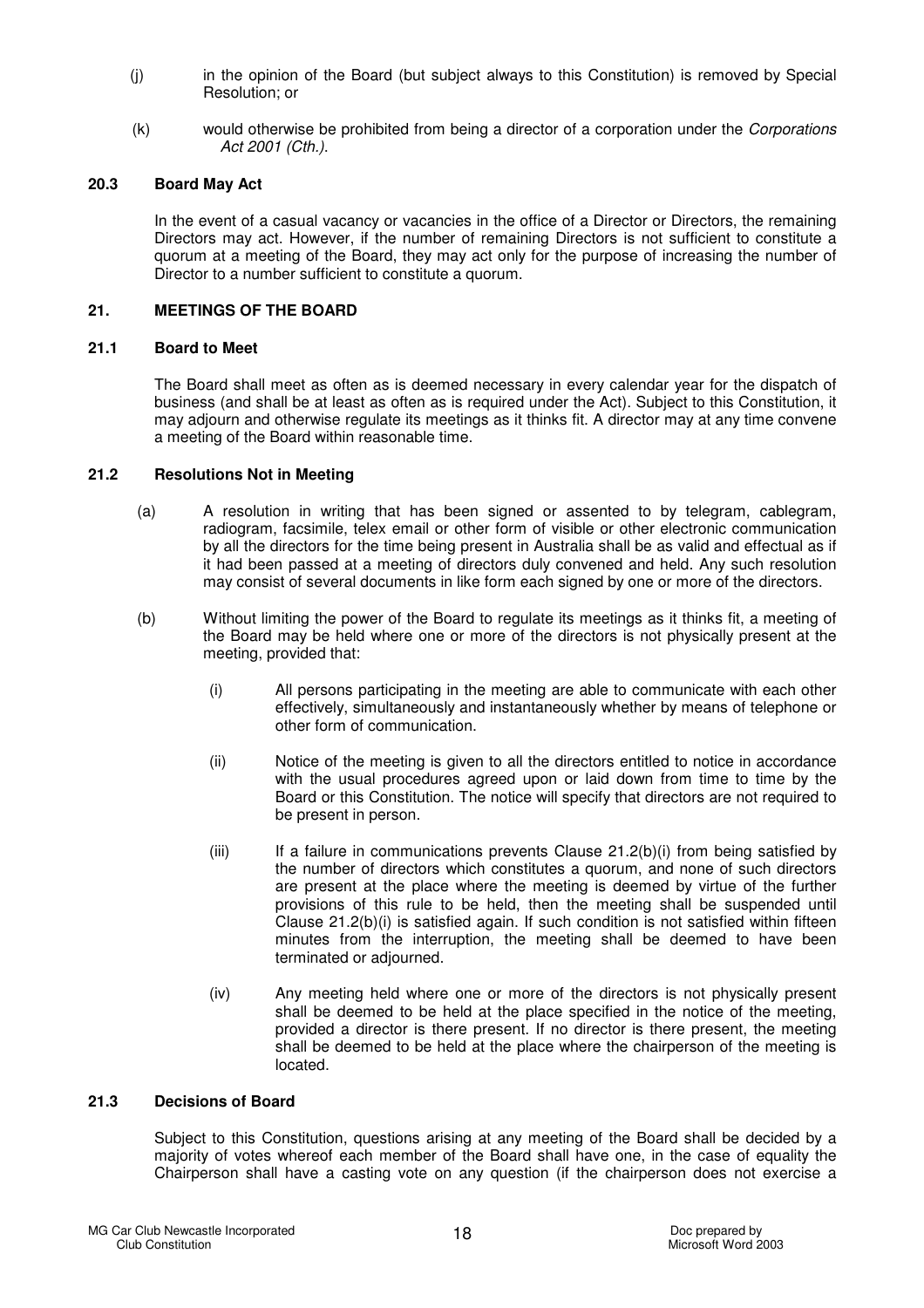casting vote, the motion will be lost.) and a determination of a majority of directors shall for all purposes be deemed a determination of the Board.

#### **21.4 Board Meeting Attendance and Quorum**

At meetings of the Board the number of Directors whose presence is required to constitute a quorum is one in excess of half the number of appointed members for the time being.

In the event of a Board Director not fulfilling his duties to the satisfaction of a quorum of the Board, the Board shall have the power to call for the resignation of the said Director from the Board - see Clause 20.2

#### **21.5 Notice of Board Meetings**

Unless all Directors agree to hold a meeting at shorter notice (which agreement shall be sufficiently evidenced by their apology or presence) not less than fourteen (14) days written notice of the meeting of the Board shall be given to each Director. The agenda shall be forwarded to each Director not less than three (3) days prior to such meeting.

Such Board meeting shall be called by the Secretary upon being authorised to do so by the President

#### **21.6 Chairperson**

The incumbent elected Club President shall be the Chairperson of any Board meeting or General meeting at which he is present.

If the chairperson is not present, or is unwilling or unable to take the chair at a Board or General meeting some other Director (the precedence order see Clause 17.3) shall take the chair at every meeting of the Board.

## **21.7 Conducting Board and Club Meetings**

- (a) Meetings of the Board and the Club shall be conducted in strict accordance with the Rules of Debate
- (b) If considered desirable at any time by the Board the functions of the Secretary and Treasurer may be vested in one Director.
- (c) In addition to the Board and Executive officers of the Club, the Club shall at its annual meeting appoint an honorary auditor who shall not be a member of the Club.

## **21.8 Conflict of Interest**

A Director shall declare his interest in any contractual, selection, disciplinary or financial matter in which a conflict of interest arises or may arise. He shall, unless otherwise determined by the Board, absent himself from discussions of such matters and shall not be entitled to vote in respect of such matters. If the Director casts a vote the vote shall not be counted. In the event of any uncertainty as to whether it is necessary for a Director to absent himself from discussions and refrain from voting, the issue should be immediately determined by a vote of the board. If this is not possible, the matter shall be adjourned or deferred.

#### **21.9 Disclosure of Interests**

- (a) The nature of the interest of a director must be declared at the meeting of the Board at which the relevant matter is first taken into consideration, if the interest then exists. In any other case, the interest should be revealed to the Board at the next meeting of the Board. If a director becomes interested in a matter after it is made or entered into, the declaration of the interest must be made at the first meeting of the Board held after the director becomes interested.
- (b) All disclosed interests must also be disclosed to each annual general meeting in accordance with the Act.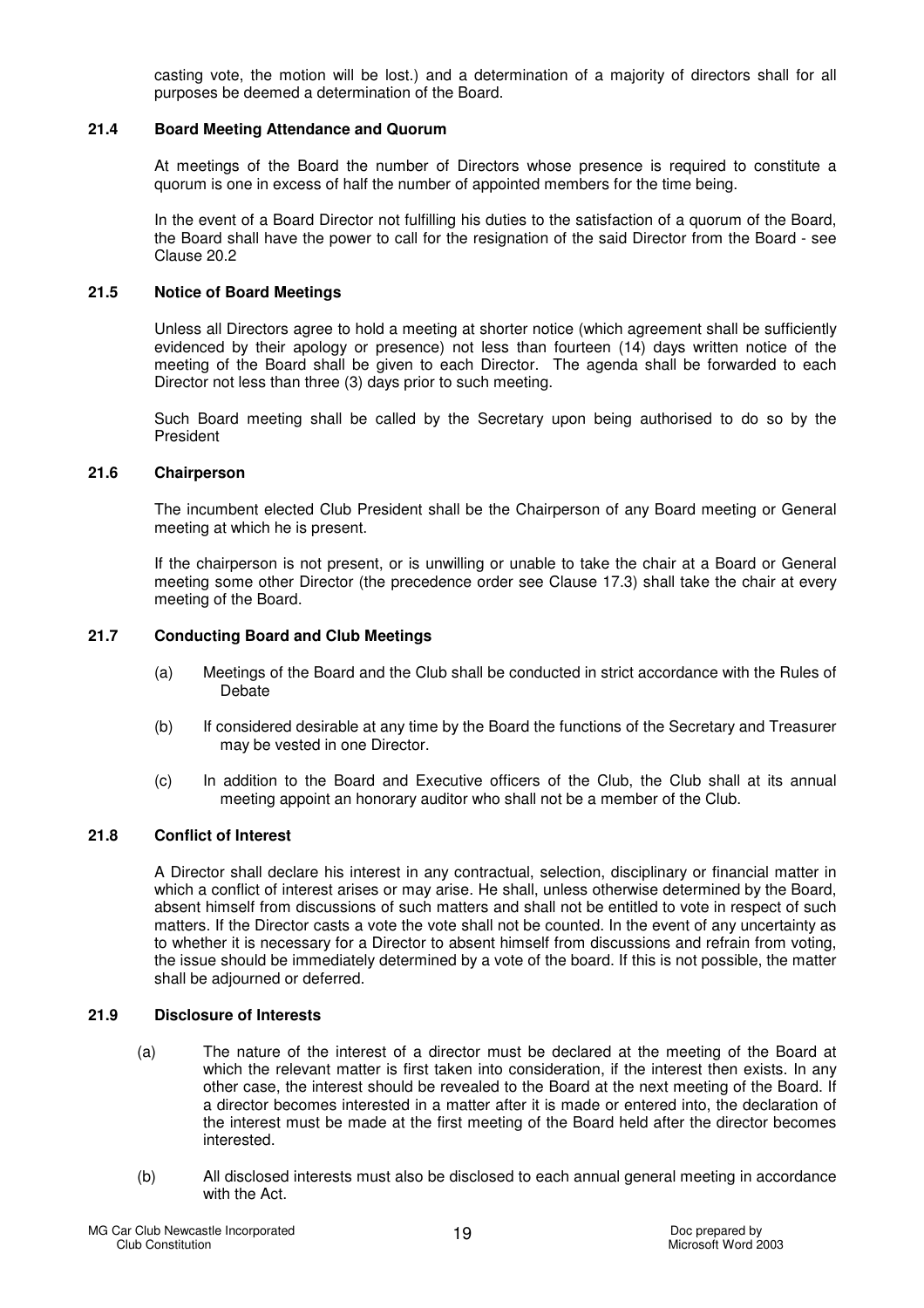#### **21.10 General Disclosure**

A general notice stating that a director is a Member of any specified firm or company and that he is 'interested' in all transactions with that firm or company is sufficient declaration under Clauses 21.8. and 21.9 After the distribution of the general notice, it is not necessary for the director to give a special notice regarding any particular transaction with that firm or company.

## **21.11 Recording Disclosures**

Any declaration made any disclosure or any general notice given by a director in accordance with Clauses 21.8 and/or 21.9 must be recorded in the minutes of the relevant meeting.

## **22. DELEGATIONS**

#### **22.1 Board May Delegate Functions**

The Board may, by instrument in writing, create, establish or appoint special committees, Individual officers and consultants to carry out specific duties and functions.

 It will determine what powers these committees are given. In exercising its power under this clause, the Board must take into account broad stakeholder involvement.

The "Panels" existing at the time of adoption of this Constitution shall be authorised pursuant to this Clause.

#### **22.2 Delegation by Instrument**

In the establishing instrument, the Board may delegate such functions as are specified in the instrument, **other than**:

- (a) this power of delegation; and
- (b) a function imposed on the Board or the executive officer by the Act, any other law, this Constitution, or by resolution of the Club in a General Meeting.

### **22.3 Delegated Function Exercised in Accordance with Terms**

A function, the exercise of which has been delegated under this clause, may, while the delegation remains unrevoked, be exercised from time to time in accordance with the terms of the delegation.

## **22.4 Procedure of Delegated Entity**

The procedures for any entity exercising delegated power shall, subject to this Constitution and with any necessary or incidental amendment, be the same as that applicable to meetings of the Board under Clause 21. The entity exercising delegated powers shall make decisions in accordance with the Objects, and it shall promptly provide the Board with details of all material decisions. The entity shall also provide any other reports, minutes and information required by the Board.

## **22.5 Delegation May Be Conditional**

A delegation under this clause may be made subject to certain conditions or limitations regarding the exercise of any function. These may be specified in the delegation.

#### **22.6 Revocation of Delegation**

At any time the Board may, by instrument in writing, revoke wholly or in part any delegation made under this clause. It may amend or repeal any decision made by a body or person under this clause.

## **23. COMMON SEAL**

(a) The Club may have a Seal upon which its corporate name shall appear in legible characters.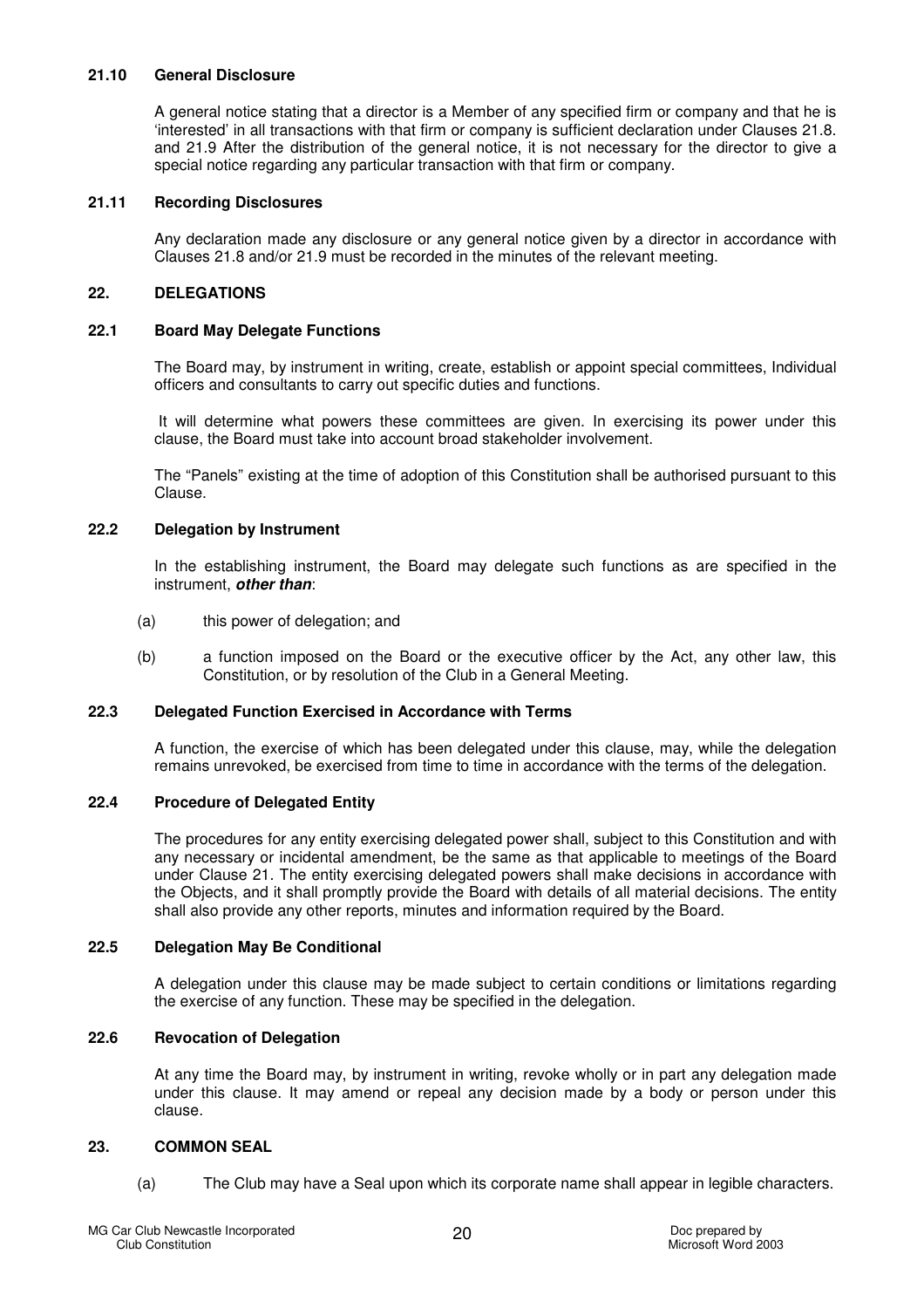(b) The Seal shall not be used without the express authorisation of the Board. Every use of the Seal shall be recorded in the Club's minute book. Two directors must witness every use of the Seal, unless the Board determines otherwise.

## **24. ANNUAL GENERAL MEETING**

- (a) The Club's Annual General Meeting shall be held in accordance with the Act and this Constitution. It should be held on a date and at a venue determined by the Board.
- (b) Proxy and Board Nomination Forms must be circularised to all members at least 30 days prior to the Annual General Meeting.
- (c) No member shall be entitled to be present or to vote at any meeting, or upon a poll, be reckoned in a quorum unless they are a financial member within the meaning of these rules.
- (d) All General Meetings other than the annual general meeting shall be special General Meetings and shall be held in accordance with this Constitution.
- (e) The business of the Annual General Meeting is set out in Clause 27 and includes receiving the report of the Honorary Secretary and Treasurer. To pass the accounts. To elect the Board Directors for the following year. To transact any other business in respect of which notice shall have been given.
- (f) An audited copy (where applicable), otherwise a copy of the Balance sheet and the Income and Expenditure Account for the preceding year shall be delivered to the Honorary Secretary at least 42 days prior to the date of the Annual General Meeting of the Club
- (g) This 42 day requirement is required to satisfy the 21 day AGM notice to Members (Clause 26(g)) and Clause 33.6, plus the 17 day period (Clause 21.5) for the Board to receive and consider the accounts and Auditor's Report thereon (if applicable) plus 4 days to enable the Secretary to prepare and send the Board or meeting Agendas.
- (h) Refer to Clause 26 for Notice requirements.

## **25. SPECIAL GENERAL MEETINGS**

#### **25.1 Special General Meetings may be held**

The Board may, whenever it thinks fit, convene a special general meeting. When, but for this clause, more than fifteen months elapses between annual general meetings, the Board shall convene a special general meeting before the expiration of that period.

## **25.2 Requisition of Special General Meetings**

- (a) The secretary will convene a special general meeting when ten per cent of Voting Members (no less) at the date of the deposit submit a requisition in writing.
- (b) The requisition for a special general meeting shall specify the object(s) of the meeting, be signed by the Members making the requisition and be sent to the Club. The requisition may consist of several documents in a like form, each signed by one or more of the **Requisitionists**
- (c) The meeting shall be convened by the Board for those purposes only.
- (d) If the Board does not within twenty one days (21) from the date of the requisition being so deposited proceed duly to convene the meeting, the Requisitionists or any of them representing more than one half of the total voting rights of all of them may themselves convene the meeting but any meeting so convened shall not be held after three (3) months from the date of such deposit.
- (e) In the case of a meeting at which a Resolution is to be proposed as a Special Resolution the Board shall be deemed not to have duly convened the meeting if they do not give such notice as required.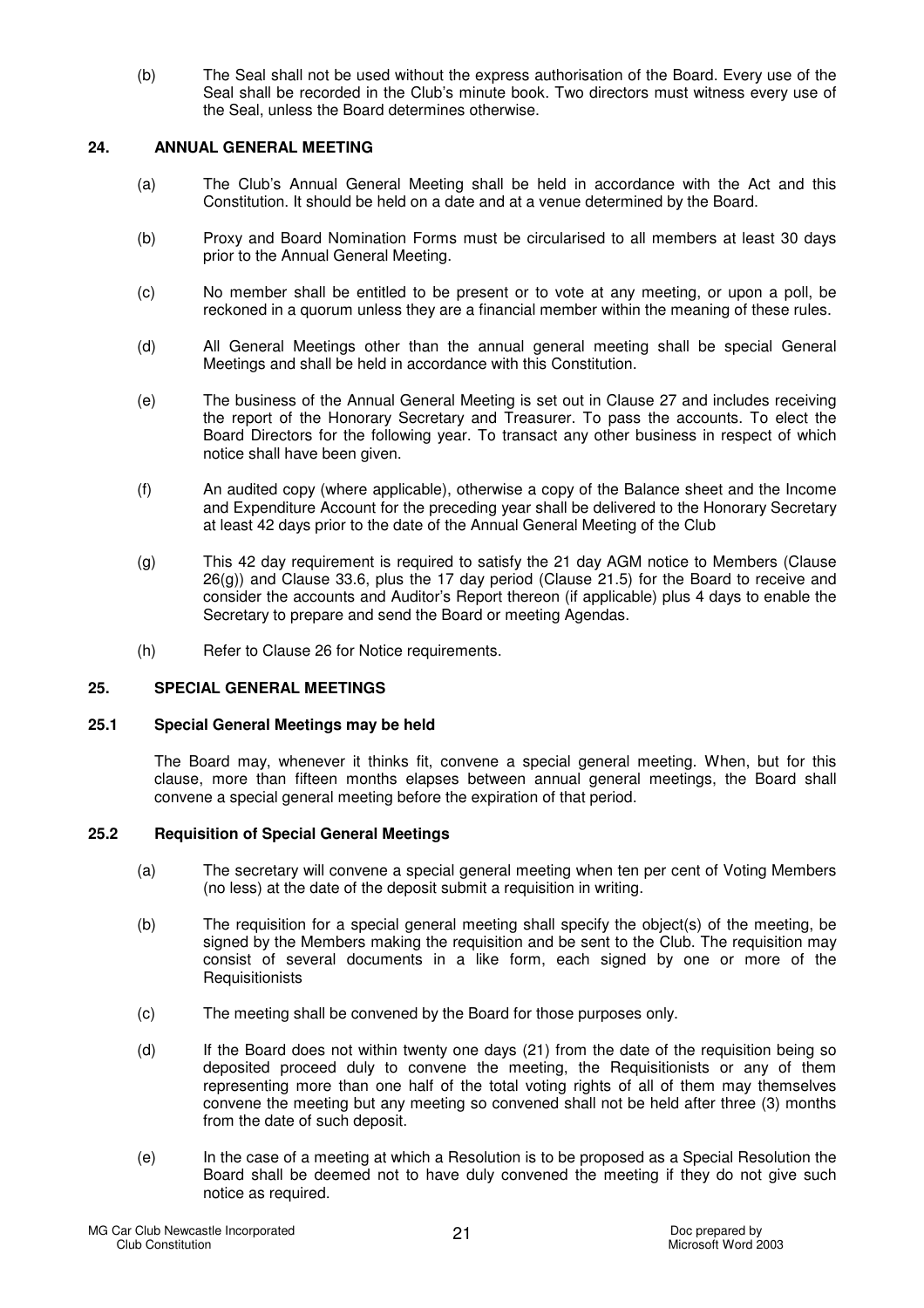(f) A special general meeting convened by Members under this Constitution shall be convened in the same manner, or as close as possible, as those convened by the Board.

#### **26. NOTICE OF GENERAL MEETING**

- (a) Notice of every General Meeting shall be given to every Life Member and Full Individual Member or Full Family Member entitled to receive notice.
- (b) In addition, (non-voting) Associate Members shall be sent the notice of every General Meeting.
- (c) Notices shall be sent to the addresses appearing in the Club's Register.
- (d) The auditor and Directors shall also be entitled to receive notice of every General Meeting. This will be sent to the auditor's last known address.
- (e) No other person shall be entitled, as of right, to receive notices of General Meetings.
- (f) A notice of a General Meeting shall specify the place, day and hour of the meeting and shall state the business to be transacted at the meeting.
- (g) At least twenty-one (21) days' notice of a General Meeting shall be given to those Members entitled to receive notice, together with:
	- (i) the agenda for the meeting
	- (ii) any notice of motion received from Members entitled to vote and
	- (iii) Forms of authority in blank for proxy votes.
- (h) Notice of every general meeting shall be given in the manner authorised in Clause 44.

#### **27. BUSINESS**

- (a) The business to be transacted at the annual general meeting includes the consideration of the report of the Honorary Secretary, the report of the Honorary Treasurer and the accounts and the reports of the Board and auditors, the election of directors under this Constitution and the appointment of the auditors.
- (b) All business that is transacted at a general meeting and at an annual general meeting, with the exception of those matters set down in Clause 27(a), shall be special business including business in respect of which notice shall have been given (see Clause 28. (a).
- (c) No business other than that stated on the notice for a general meeting shall be transacted at that meeting.

## **28. NOTICES OF MOTION**

- (a) Members entitled to vote may submit notices of motion for inclusion as special business at a general meeting.
- (b) To comply with the requirements of Clauses 25.2(d) and 25.2(e) 26(g) and 33.6, all notices of motion must be submitted in writing to the Club Secretary no less than 28 days (excluding receiving date and meeting date) prior to the date of the General Meeting.

## **29. PROCEEDINGS AT GENERAL MEETINGS**

#### **29.1 Quorum**

(a) No business shall be transacted at any general meeting unless a quorum is present at the time when the meeting proceeds to business.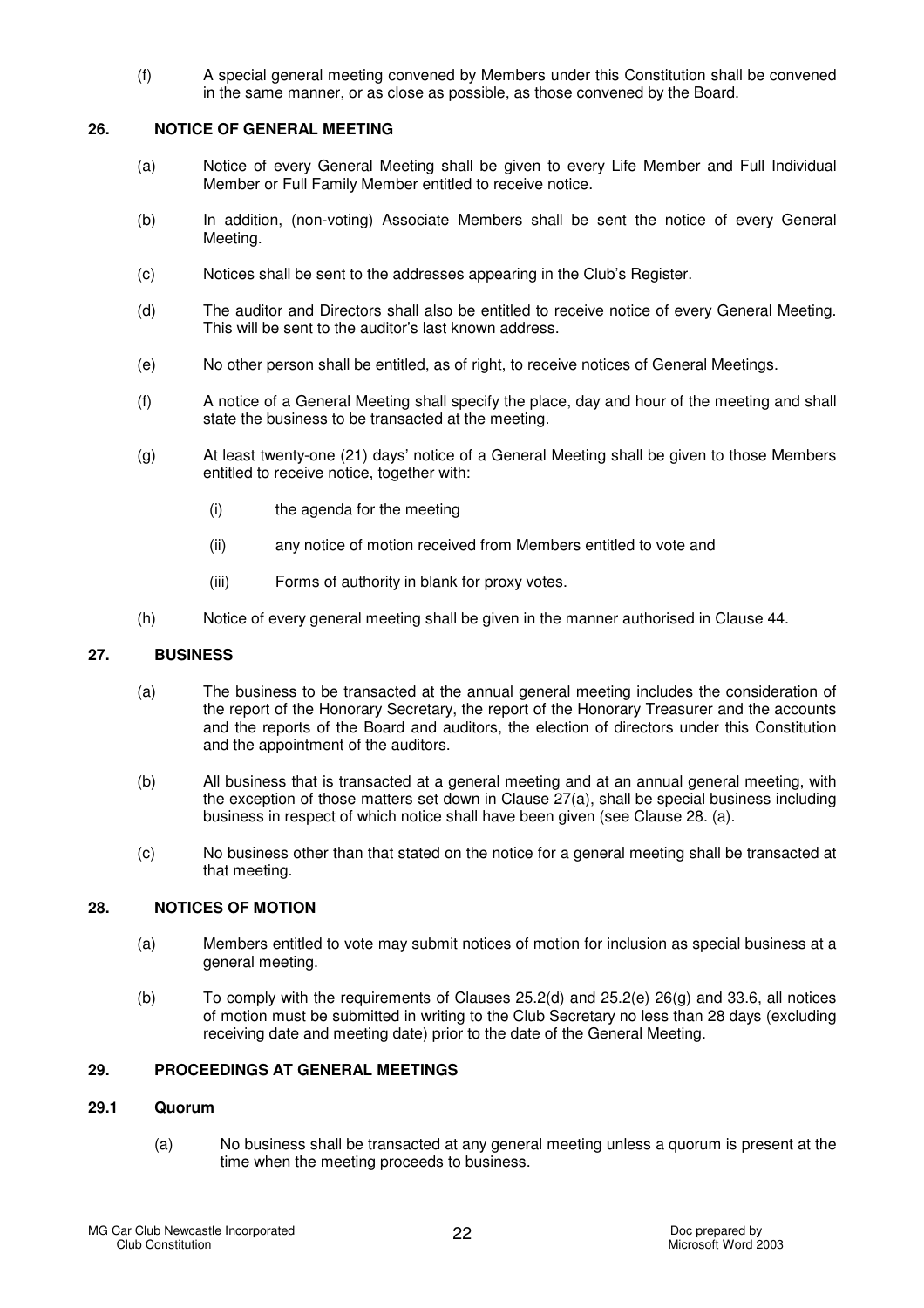(b) A quorum for General Meetings of the Club shall be no less than 20 Full Individual (voting) members or 10% of the total number of Full Individual (voting) members on that date, whichever is the lesser.

#### **29.2 Chairperson to Preside**

The chairperson of the Board shall, subject to this Constitution, preside as chair at every general meeting except:

- (a) in relation to any election for which the chairperson is a nominee; or
- (b) where a conflict of interest exists.

If the chairperson is not present, or is unwilling or unable to preside, the delegates present shall appoint another director to preside as chairperson for that meeting only.

## **29.3 Adjournment of Meeting**

- (a) If within half an hour from the time appointed for the meeting a quorum is not present, the meeting shall be adjourned until the same day in the next week at the same time and place or to a date, time or place determined by the chairperson. If at the adjourned meeting a quorum is not present within half an hour from the time appointed for the meeting, the meeting will lapse.
- (b) The chairperson may, with the consent of any meeting at which a quorum is present, and shall, if so directed by the meeting, adjourn the meeting from time to time and from place to place. No business shall be transacted at any adjourned meeting other than the business left unfinished at the meeting from which the adjournment took place.
- (c) When a meeting is adjourned for thirty days or more, notice of the adjourned meeting shall be given as in the case of an original meeting.
- (d) Except as provided in Clause 29.3(c) it shall not be necessary to give any notice of an adjournment or the business to be transacted at any adjourned meeting.

## **29.4 Voting Procedure**

At any meeting a resolution put to the vote of the meeting shall be decided on a show of hands, only Full Voting Members present in person or by proxy shall have one vote. On a poll every Full Voting Member shall have one vote. Unless a poll is (before or on the declaration of the result of the show of hands) demanded by:

- (a) the chairperson; or
- (b) a simple majority of Full Voting Members.

Proxy voting see Clause 30.3

## **29.5 Recording of Determinations**

Unless a poll is demanded under Clause 29.4, the chairperson's declaration shall be conclusive evidence of the result of a resolution decided by a show of hands. The declaration does not need to record the number of votes in favour of or against the resolution; the result of the resolution must be recorded in the Club's book of proceedings.

#### **29.6 Where Poll Demanded**

If a poll is duly demanded under Clause 29.4 it shall be taken in such a manner and either at once or after an interval or adjournment or otherwise as the chairperson directs. The result of the poll shall be the resolution of the meeting.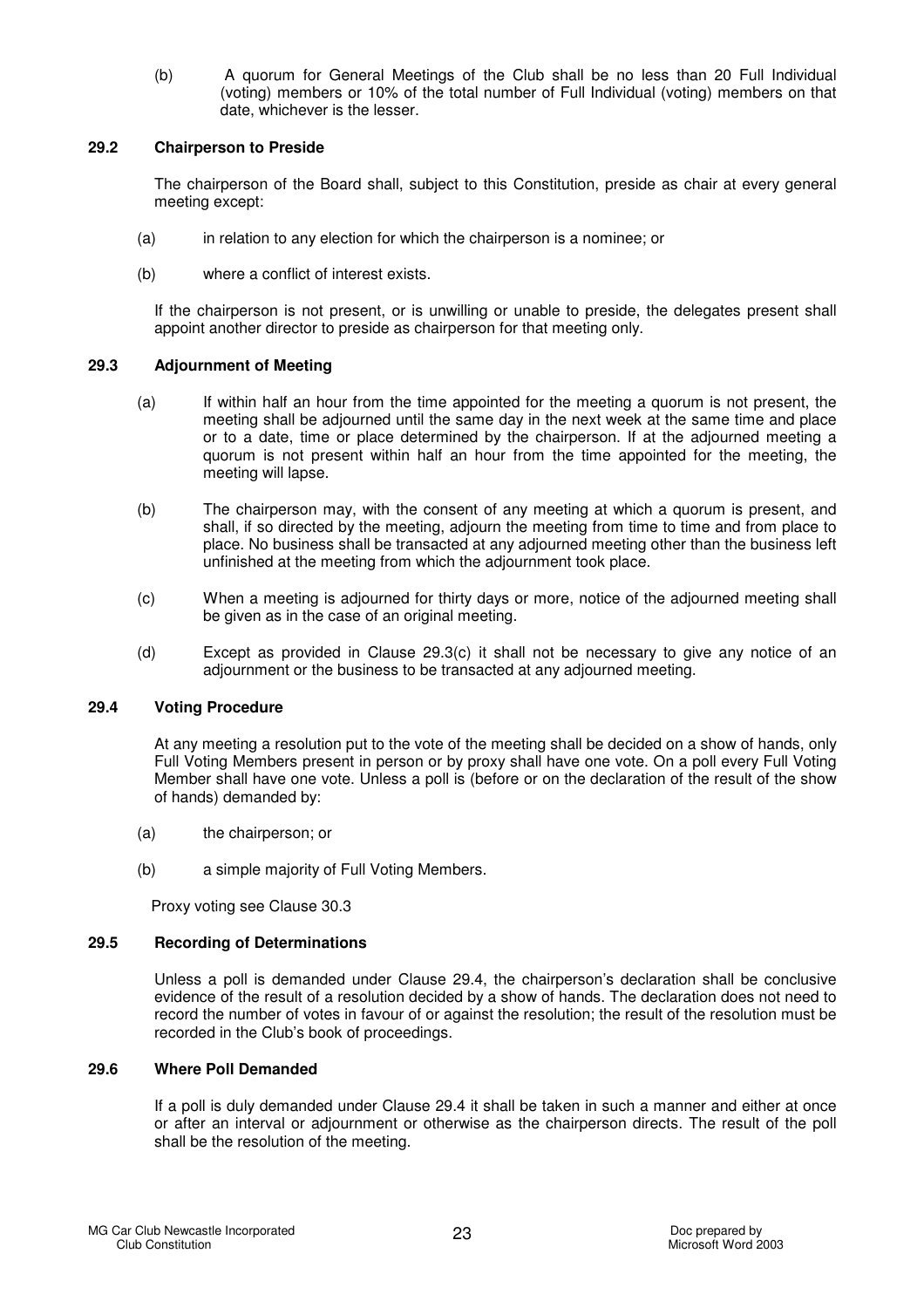## **30. VOTING AT GENERAL MEETINGS**

## **30.1 Members Entitled to Vote**

- (a) Each Life Member, and each Full Individual Member, and each Family Full Individual Member shall each be entitled to one vote at General Meetings.
- (b) No other Member shall be entitled to vote but shall be eligible to receive notice of and to attend at and to speak at General Meetings.
- (c) Junior and Day Membership Members shall have no entitlement to Notice of, to speak at, or to vote at general meetings.

#### **30.2 Chairperson May Exercise Casting Vote**

Where voting at General Meetings is equal, the chairperson may exercise a casting vote. If the chairperson does not exercise a casting vote the motion will be lost.

#### **30.3 Proxy Voting**

- (a) A member entitled to vote shall be entitled to appoint in writing a natural person who must be a Member (Voting or Associate) of the Club to be their proxy. Such proxy is able to attend and vote at an Annual or an Extra Ordinary General Meeting of the Club, on behalf of that Voting Member.
- (b) The form of Proxy shall contain an option where the Member's desired voting preference (for or against or abstaining), in respect of each motion can be indicated by the member giving the proxy and in such cases the proxy holder shall exercise the proxy to reflect those voting intentions of the Member.
- (c) Additionally, the Proxy form shall contain an alternative option that authorises the proxy holder to vote in whatever way they determine.
- (d) Additionally, the Proxy Form shall contain an alternative option that authorises the Chairperson to exercise the voter's intentions as indicated in (b) and (c) of this clause.
- (e) Authorised Proxy Voting Form shall be in the form annexed hereto.

#### **31. SOCIAL – CLUB MEETING.**

Social Club Meetings shall for the time being, be held in the second Friday of the month, or at such times as the Board shall think fit subject to fourteen (14) days notice by post being given to each members by the Honorary Secretary.

#### **32. GRIEVANCE PROCEDURE**

- (a) The grievance procedure set out in this rule applies to disputes under these rules between a Member and:
	- (i) another Member; or
	- (ii) the Club.
- (b) The parties to the dispute must meet and discuss the matter in dispute, and, if possible, resolve the dispute within fourteen days after the dispute comes to the attention of all parties.
- (c) Model Rules referral of disputes to an SSO deleted.
- (d) The Board may prescribe additional grievance procedures in the Regulations consistent with this clause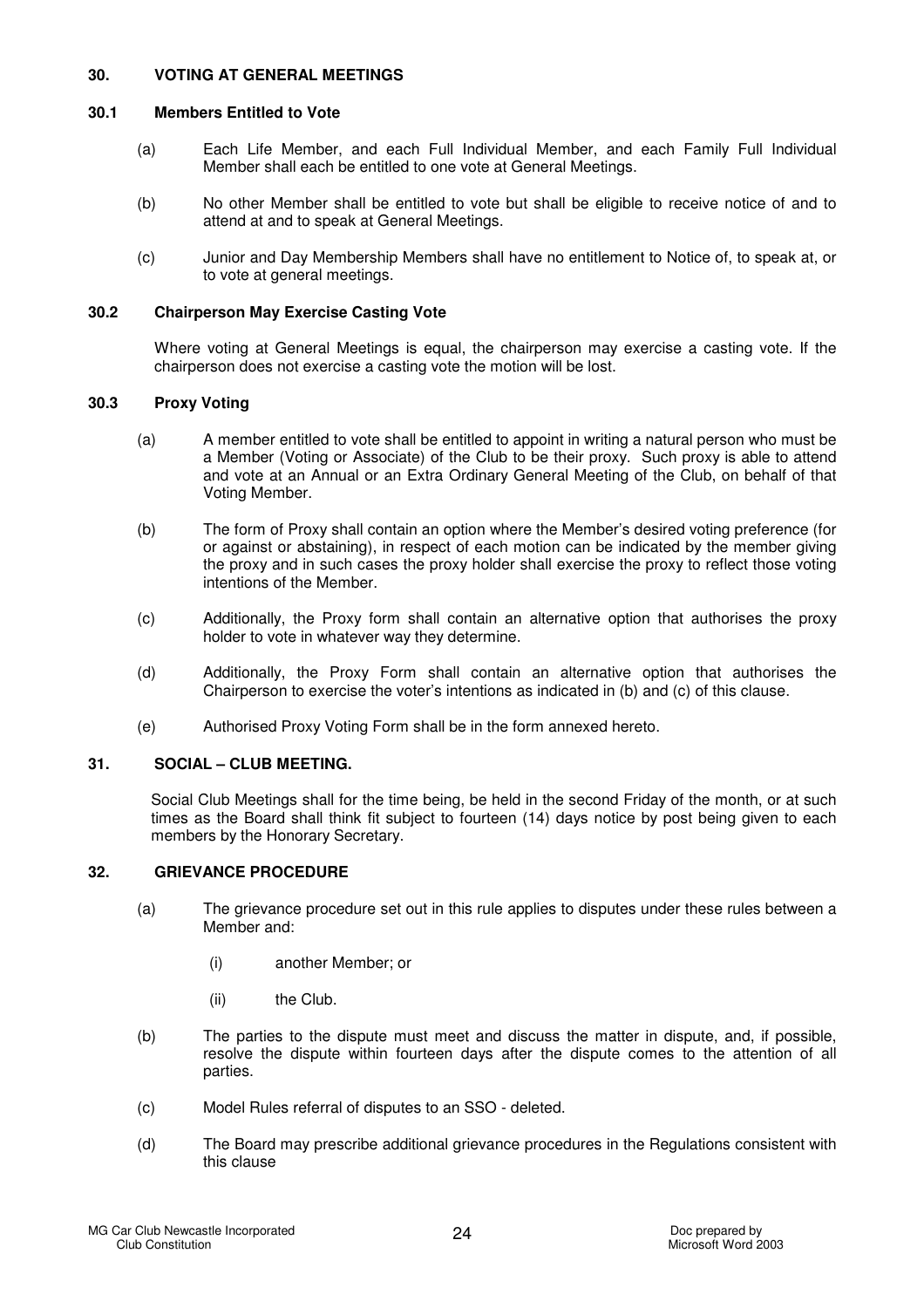(e) Clauses 11, 12, and 13 of this constitution refer to procedures relating to Discontinuance of Membership, Disciplining of Members, and Members' Rights of Appeal.

## **33. RECORDS AND ACCOUNTS**

#### **33.1 Records**

The Club shall establish and maintain proper records and minutes concerning all of its transactions, business, meetings and dealings (including those of the Club and the Board). It shall produce these as appropriate at each Board or general meeting.

#### **33.2 Financial Year**

The Financial Year of the Club shall commence on the  $1<sup>st</sup>$  day of July and terminate on the last day of the following June.

#### **33.3 Records Kept in Accordance with the Act**

Proper accounting and other records shall be kept in accordance with the Act. The books of account shall be kept in the care and control of the Treasurer.

#### **33.4 Board to Submit Accounts**

The Board shall submit the Club's statements of account to the Members at the annual general meeting in accordance with this Constitution and the Act.

#### **33.5 Accounts Conclusive**

The statements of account, when approved or adopted by an annual general meeting, shall be conclusive except when errors have been discovered within three months after such approval or adoption.

#### **33.6 Accounts to be sent to Members**

The Secretary shall cause to be sent to all persons entitled to receive notice of annual general meetings in accordance with this Constitution, a copy of the statements of account, the Board's report, the auditor's report and every other document required under the Act (if any).

This requirement shall be satisfied if the Accounts are made available by way of any one of mailing, or by insertion in the Club Magazine, or by publication on the Club Website, or any other form of direct or electronic media.

#### **33.7 Negotiable Instruments**

All cheques, promissory notes, bankers, drafts, bills of exchange and other negotiable instruments, and all receipts for money paid to the Club, shall be signed, drawn, accepted, endorsed or otherwise executed, as the case may be, by any two duly authorised directors or in such other manner as the Board determines.

## **34. AUDITOR**

- (a) Where required by the Associations Incorporations Act 2009 (NSW) or any subsequent or replacing or amending legislation ("the Act"), the Accounts of the Club may, at the option of the Board, be audited.
- (b) If the Board resolves that the Accounts of any particular year shall be audited, then a properly qualified auditor or auditors shall be appointed by the Board, and ratified by the Club in a subsequent General Meeting.
- (c) The auditor's duties shall be regulated in accordance with the Act.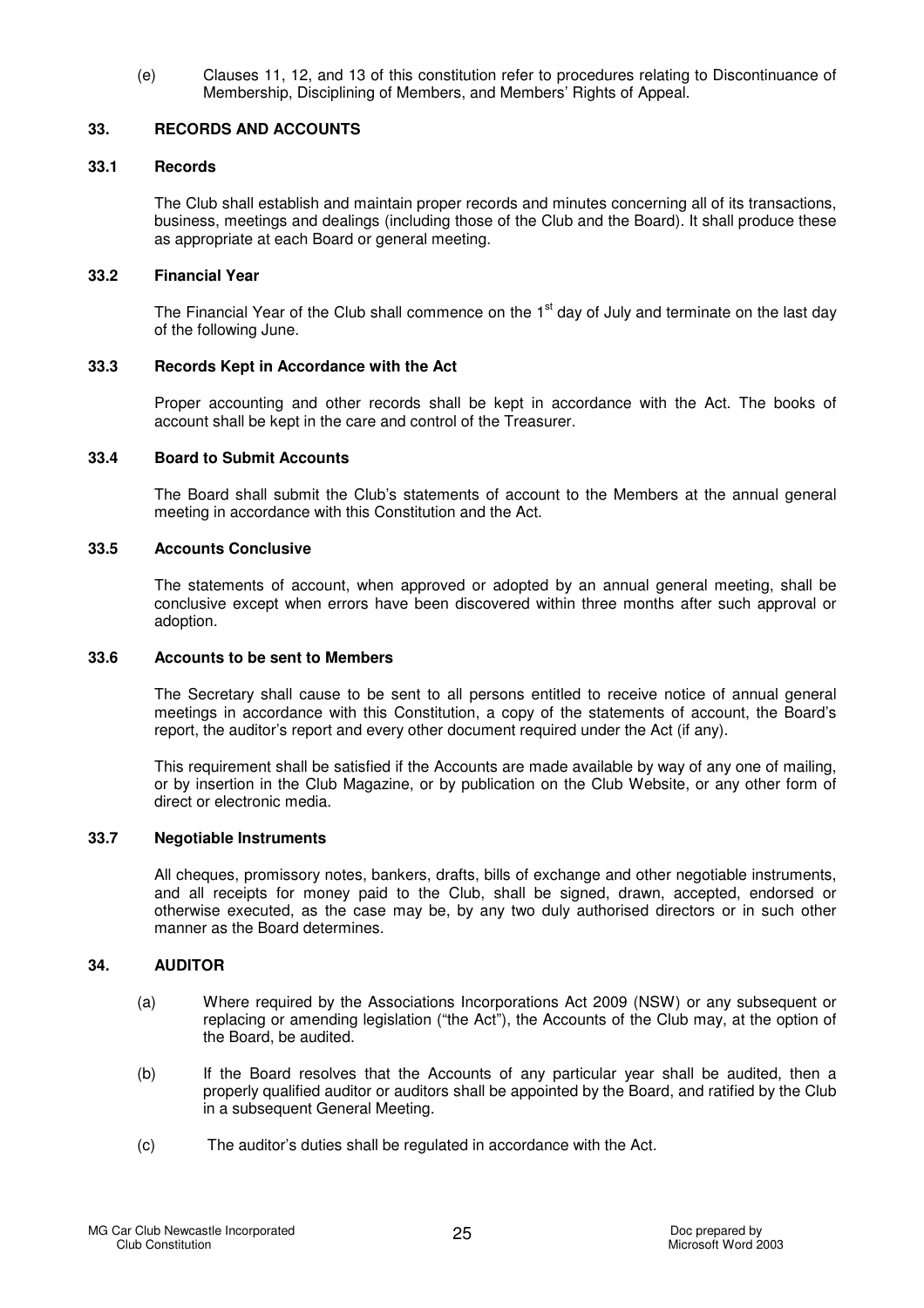- (d) If no relevant provisions exist under the Act the duties shall be regulated in accordance with the Corporations Act 2001 (Cth.) and generally accepted auditing principles and/or any applicable code of conduct. The auditor may be removed by the Club in a general meeting.
- (e) Subject to the provisions of Clause 34.(a) the accounts of the Club shall be examined by the auditor and the correctness of the profit and loss accounts and balance sheets ascertained by an auditor or auditors at the conclusion of each financial year.

#### **35. INCOME**

- **35.1** Income and property of the Club shall be derived from such sources as the Board determines from time to time. Funds of the Club may be derived from fees & subscriptions set by the Directors of the Board and from such other acts or means as may be lawfully approved by the Board
- **35.2** The income and property of the Club shall be applied solely towards the promotion of the Objects.
- **35.3** The funds of the Club shall be managed diligently by the Board on behalf of the Members. Bank account signatures will be determined by the Board from time to time provided always that each account is operated by two (2) Board persons as signatories.
- **35.4** The Club is a "Not for Profit Organisation"
- **35.5** Except as prescribed in this Constitution or the Act:
	- (a) no portion of the income or property of the Club shall be paid or transferred, directly or indirectly, by way of dividend, bonus or otherwise to any Member
	- (b) no remuneration or other benefit in money or money's worth shall be paid or given by the Club to any Member who holds any office of the Club.
- **35.6** Payment in good faith of or to any Member can be made for:
	- (a) any services actually rendered to the Club whether as an employee, director or otherwise
	- (b) goods supplied to the Club in the ordinary and usual course of operation
	- (c) interest on money borrowed from any Member
	- (d) rent for premises demised or let by any Member to the Club; or
	- (e) any out-of-pocket expenses incurred by a Member on behalf of the Club.
	- (f) Event or Championship prizes in money or in monies worth.

Nothing in Clauses 35.2 or 35.5 preclude such payments provided they do not exceed the amount ordinarily payable between ordinary commercial parties dealing at arm's length in a similar transaction.

## **36. EVENTS**

- (a) All classes of events and motoring competitions organized by the club shall be run under the rules of the National controlling body of motor sport in New South Wales, namely the Confederation of Australian Motor Sport Limited- CAMS, which is the Club's NSO
- (b) the organizing committee shall obtain, where applicable, the licence or authority of the said controlling body.
- (c) the organizing committee shall be responsible for the organization and conduct of such competitions or events and shall ensure that the regulation for the conduct of any such competitions and events laid down by the said controlling body shall be strictly observed and performed.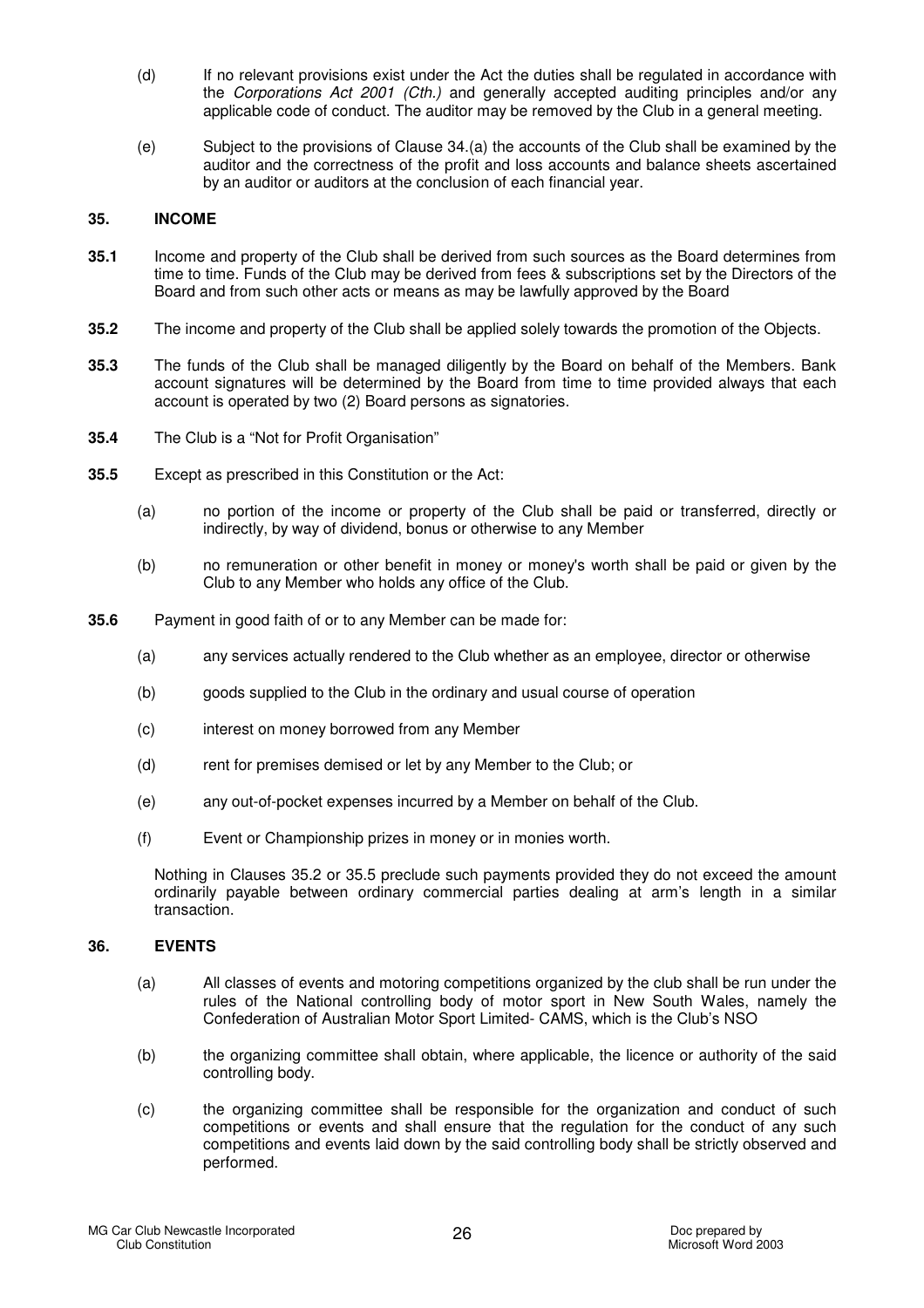## **37. CLUB MAGAZINE**

- (a) The Club shall publish a periodical to be known as "Club Torque", issues to be made at least quarterly and all copies posted to the private address of members or such other address as nominated in writing by a Member or contributors.
- (b) The cost per issue, as determined by the Board, is to be included in the annual subscriptions

## **38. CUSTODY OF BOOKS AND RECORDS.**

The custody of the books, Document securities and records of the Club shall remain with the Board and be maintained on behalf of members.

## **39. WINDING UP**

- (a) Subject to this Constitution the Club may be wound up in accordance with the Act.
- (b) The liability of the Members of the Club is limited.
- (c) Every Member undertakes to contribute to the assets of the Club in the event of it being wound up while a Member, or within one year after ceasing to be a Member, for payment of the debts and liabilities of the Club contracted before the time at which they ceased to be a Member and towards the costs, charges and expenses of winding up the Club, such an amount not exceeding one dollar (\$1.00).
- (d) The Board shall have the power to order the winding up of the Club and determine any questions arising in relation thereto or in consequence thereof upon the vote of 75% of the members present at any Annual or Extraordinary General Meeting properly convened in accordance with these rules for the purpose of taking a vote on a resolution to so wind up.

## **40. DISTRIBUTION OF PROPERTY ON WINDING UP**

If upon winding up or dissolution of the Club there remains, after satisfaction of all its debts and liabilities, any assets or property, they shall not be paid to or distributed among the Members. Instead, the assets or property shall be given or transferred to another organisation(s) that has Objects similar to those of the Club. The organisation(s) must prohibit the distribution of its income and property among its Members to an extent at least as great as that imposed on the Club by this Constitution. The organisation(s) is to be determined by the Members in a general meeting at or before the time of dissolution. If this does not occur, the decision is to be made by a judge of the Supreme Court of New South Wales or other court as may have or acquire jurisdiction in the matter.

## **41. ALTERATION OF CONSTITUTION**

This Constitution may from time to time be altered at any Annual or Extraordinary General Meeting subject to the proper compliance with these rules in relation to convening of such Annual or Extraordinary General Meetings of the Club. The notice convening such meeting shall be forwarded to all members of the Club at least fourteen (14) days prior to the date of the proposed meeting and such notice shall set out in full the proposed alterations being made. Notice thereof shall be sent to the controlling body of motor sport in Australia. After approval, shall then be sent to each member of the Club and thereupon immediately be effective and binding upon all members of the Club.

## **42. REGULATIONS**

## **42.1 Board to Formulate Regulations**

The Board may formulate issue, adopt, interpret and amend Regulations for the proper advancement, management and administration of the Club, the advancement of the purposes of the Club and Motor Sport in the local area. Such Regulations must be consistent with the Constitution and any policy directives of the Board.

## **42.2 Regulations Binding**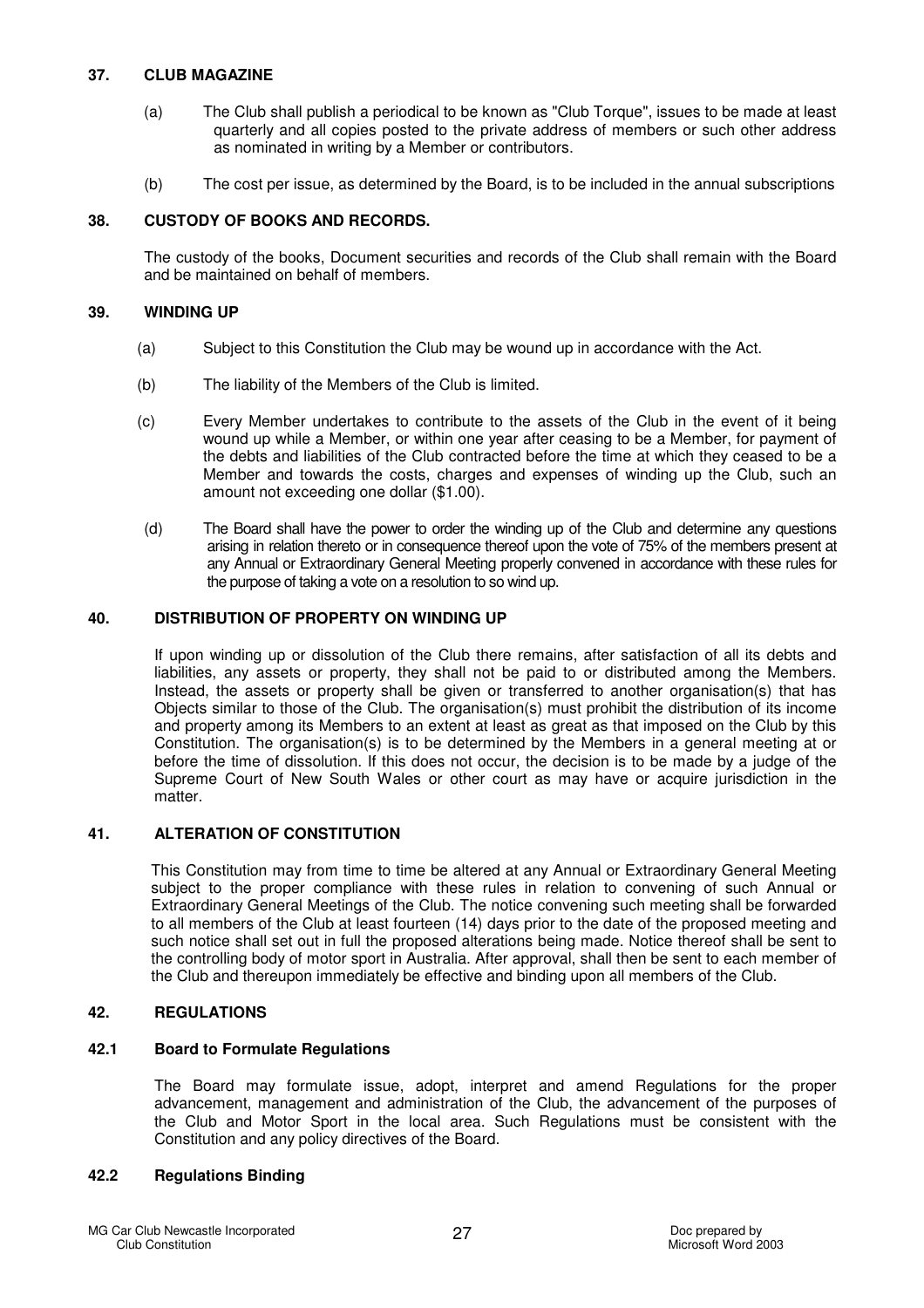All Regulations are binding on the Club and all Members.

## **42.3 Regulations Deemed Applicable**

All clauses, rules, standing orders, by-laws and regulations of the Club in force at the date of the approval of this Constitution (as long as such clauses, rules, standing orders, by-laws and regulations are not inconsistent with or have been replaced by, this Constitution) shall be deemed to be Regulations and shall continue to apply.

#### **42.4 Bulletins Binding on Members**

Amendments, alterations, interpretations or other changes to Regulations shall be advised to Members by means of bulletins approved by the Board and prepared and issued by the Club. The Club shall take reasonable steps to distribute information in the bulletins to Members. The matters in the bulletins are binding on all Members.

#### **43. STATUS AND COMPLIANCE OF CLUB**

#### **43.1 Recognition of Club**

The Club is Affiliated with and is a Member of the National body known as the Confederation of Australian Motor Sport Limited (CAMS).

CAMS is the Club's NSO.

The New South Wales State Council of CAMS (CAMS NSW) is delegated by CAMS to ensure the efficient administration of motor sport in its State Council area.

CAMS NSW is the Club's SSO.

Affiliation and Membership with CAMS results in the Club and its' Members being subject to the jurisdiction of CAMS and requires the Club and its' members to comply with and observe the CAMS Constitution, the NCR and any determination or resolution which may be made or passed by the CAMS Board.

The Club is Affiliated with the original M.G. Car Club Limited of UK (MGUK) and is registered with MGUK as an Overseas Centre.

It has obligations under that affiliation to be managed as an autonomous body, and to encourage and support the continued full use of M.G. motorcars, and to invite into its membership persons owning, or having an interest in the M.G. marque.

## **43.2 NSO & SSO**

The Club may not resign, disaffiliate or otherwise seek to withdraw its affiliation from the national body (NSO) or state body (SSO) without approval by Special Resolution.

## **44. NOTICE**

- (a) Notices may be given by the Club to any person entitled under this Constitution to receive any notice. The notice can be sent by pre-paid post or facsimile transmission or, where available, by electronic mail to the Member's registered address or facsimile number or electronic mail address. In the case of a delegate, the notice can be sent to the last recorded address, facsimile number or electronic mail address.
- (b) Where a notice is sent by post, service of the notice shall be deemed to be effected by properly addressing, prepaying and posting the notice. Service of the notice is deemed to have been effected three days after posting.
- (c) Where a notice is sent by facsimile transmission, service of the notice shall be deemed to be effected upon receipt of a confirmation report confirming the facsimile was sent to/or received at the facsimile number to which it was sent.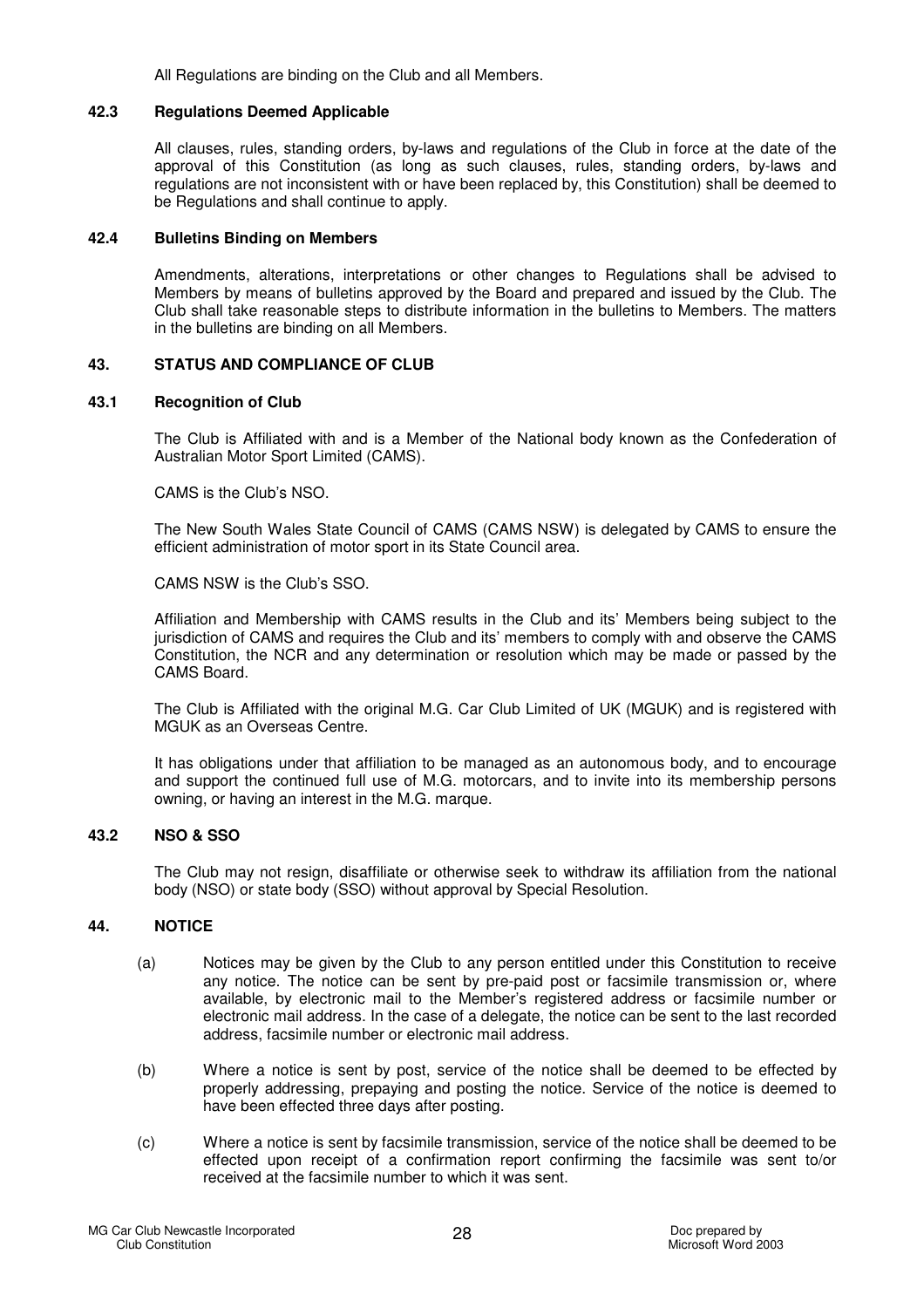(d) Where a notice is sent by electronic mail, service of the notice shall be deemed to be effected the next business day after it was sent.

## **45. INDEMNITY**

- (a) Every director and employee of the Club will be indemnified out of the property and assets of the Club against any liability incurred by them in their capacity as director or employee in defending any proceedings, civil or criminal, in which judgement is given in their favour or in which they are acquitted or connected with any application in relation to any such proceedings in which relief is granted by the Court.
- (b) The Club shall indemnify its directors and employees against all damages and losses (including legal costs) for which any such director or employee may be or become liable to any third party in consequence of any act or omission, except wilful misconduct:
	- (i) in the case of a director, performed or made while acting on behalf of and with the authority, express or implied, of the Club; or
	- (ii) in the case of an employee, performed or made in the course of, and within the scope of, their employment by the Club.

## **46. REGULATIONS**

### **46.1 MONTHLY SOCIAL MEETINGS**

- (a) As general rule, films are to conclude as close as possible to 10.30pm.
- (b) Committee members to wear engraved badges bearing their name at Club meetings.
- (c) An attendance book to be used.
- (d) Trophy presentations to be made to winners in groups to reduce time spent in presentations.
- (e) Raffles may be held at Social Club and other meetings.
- (f) An admission charge of \$3.00 be levied or such other amount as may be determined by the Board.
- (g) For the time being. Social Club Meetings will be held on the second Friday of each month at the Clubroom or as advertised to members in the Magazine.

## **ANNUAL GENERAL MEETINGS:**

- (h) Will be called in accordance with the rules.
- (i) No ballot papers will be issued after nominations are called for the position of President.

## **46.2 ADMINISTRATION AND MEETING PROCEDURES**

- (a) Board Meetings will be held on the 3rd Wednesday of each month at the Clubrooms or as advertised, commencing at 7.30pm or at such other times as the Board decides.
- (b) The standard rules of debate (Schedule 1 hereto) will be adopted at all meetings.
- (c) The agenda for Board Meetings will be as follows:-
	- (i) Attendance
	- (ii) Apologies
	- (iii) Confirmation of previous meeting minutes.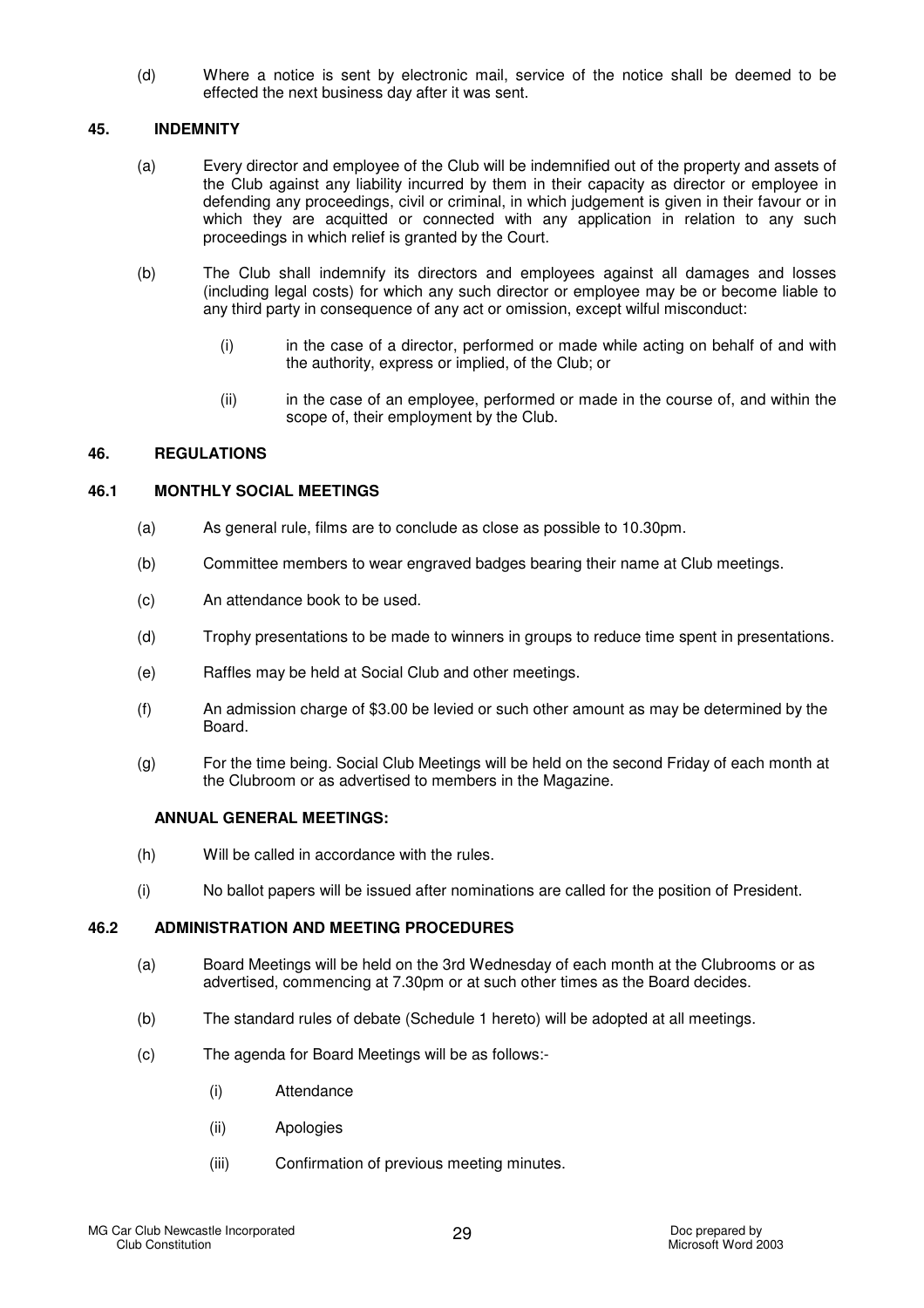- (iv) Business Arising from minutes.
- (v) Correspondence
- (vi) Accounts
- (vii) New Members
- (viii) Reports of officers and panels
- (ix) General Business
- (d) The Board has the authority to:-
	- (i) Appoint an individual to the office of Chairperson, Secretary or Treasurer, subject to clause 17.2
	- (ii) Administer the Club in accordance with Clause 16
- (e) The Board will:-
	- (i) Elect the following delegates to represent the Club: i.e. one delegate and an alternate delegate to the CAMS NSW State Council.
	- (ii) To appoint a delegate for the Newcastle Area Motor Sport Panel meeting.

## **46.3 PANELS**

- (a) In accordance with Clause 17.3, the following panels are headed by the portfolio/role chairman as provided:-
	- (i) Rally Panel
	- (ii) Speed Event Panel
	- (iii) Autotest Panel
	- (iv) MG Register
	- (v) Land Panel
	- (vi) Equipment Maintenance Panel
	- (vii) Magazine Panel
	- (viii) Publicity Panel.
- (b) All panel members to be selected subject to the Board's approval, by the chairman elected in accordance with Clause 17.3
- (c) The Board for the time being vests in the panels the functions, powers, rights, duties and responsibilities to panels as set out in Clause 46.3 and they shall conform to the following rules and regulations:
	- (i) Membership: shall be:-
		- (A) the elected Chairperson (Clause 17.3)
		- (B) at least 2 (two) others
	- (ii) Office and Appointment: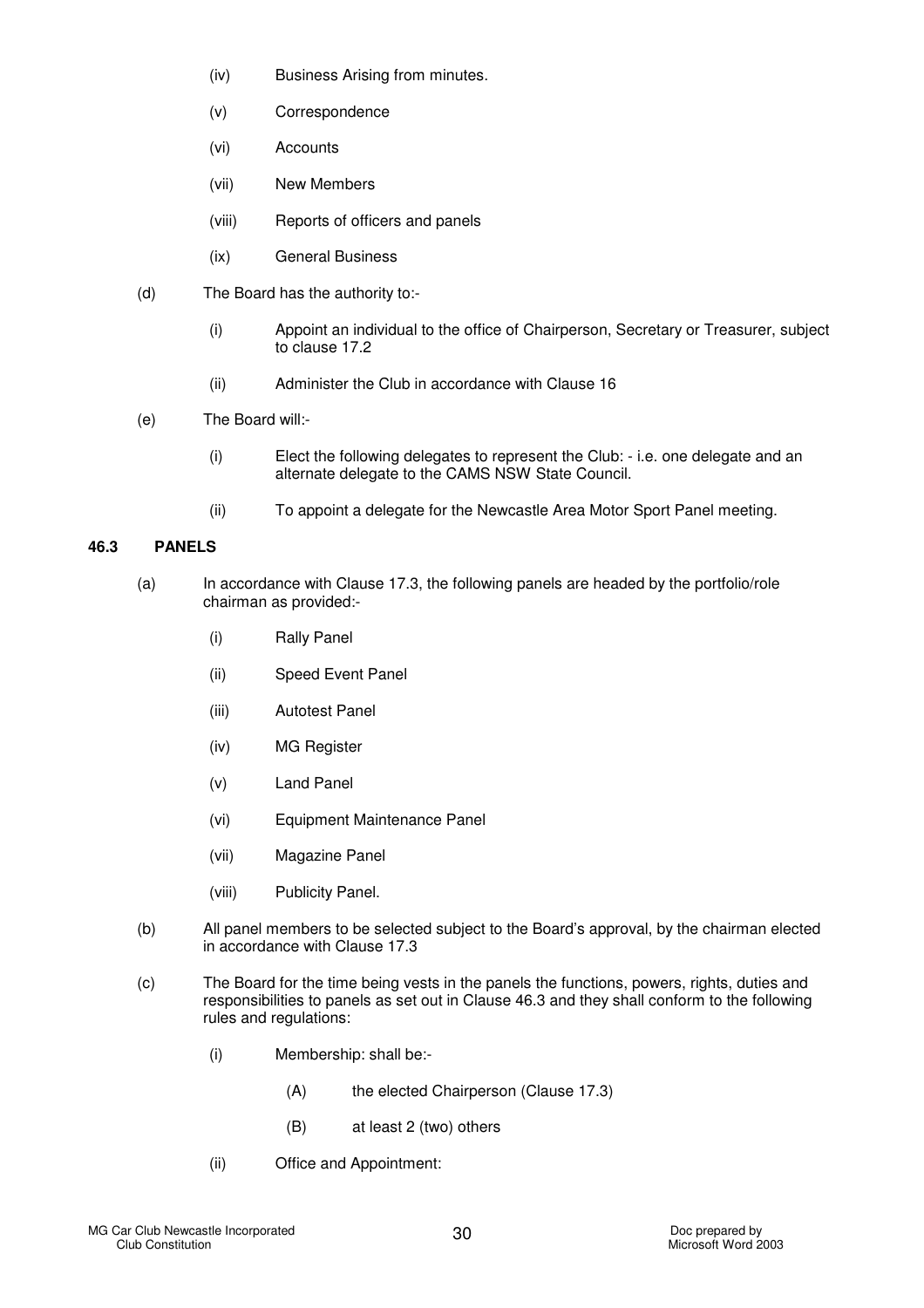- (A) the elected Chairperson shall Chair meetings
- (B) he shall appoint at least two others (either floor or committee members) and delegate to them such of his powers and functions as he sees fit.
- (iii) Responsibility:
	- (A) to the Board or
	- (B) to the Executive in matters of urgency
- (d) Meetings shall be held so that monthly progress reports will be submitted at each Board Meeting
- (e) Meetings shall be held upon taking office:-
	- (i) Current Calendar Events: Events at present or future inherited from previous administration shall be reviewed and action taken where necessary.
	- (ii) Event Calendar: Decide the number of events required for the year.
	- (iii) Activities: (i) and (ii) above will be carried out so that at the November Board Meeting the Directors may consider reports and/or prepare a Calendar Of events for its year.
	- (iv) Delegates: Where applicable, Panels will select the delegate (s) to represent the Club during the following year.
- (f) Duties:
	- (i) To prepare a suggested list of events or activities for the Board's consideration, determining the type, class and other details of various competitions.
	- (ii) Where applicable to appoint event directors, checkers, stewards and other officials to organize and arrange the event.
	- (iii) To ensure that those appointed above are well aware of all current requirements and recommendation's of the CAMS, NCR's, State and N.A.M.S. panels, the various codes, and the Club.
	- (iv) To ensure that all events are organized in accordance therewith.
	- (v) For each event attend to all permit applications, supplementary regulations, checking, circulation and publication of entry forms and results.
	- (vi) To arrange and co-ordinate all Club activities pertaining to the panel's particular specialization.
	- (vii) Prepare for the Board's deliberation, recommendations regarding policy, organization procedure, controls, safeguards and other matters arising from panel discussion.

## **46.4 Specific Panel Activities:**

- (a) Rally Panel: to organize and hold events for our Club and invited clubs in conjunction with the Newcastle Area Motor sport panel (NAMS).
- (b) Autotest Panel: To organize and hold events for our Club and invited clubs in conjunction with the Newcastle Area Motor sport panel (NAMS),
- (c) Speed Event Panel: To organize and hold events for our Club and invited clubs in conjunction with the Newcastle Area Motor sport panel (NAMS).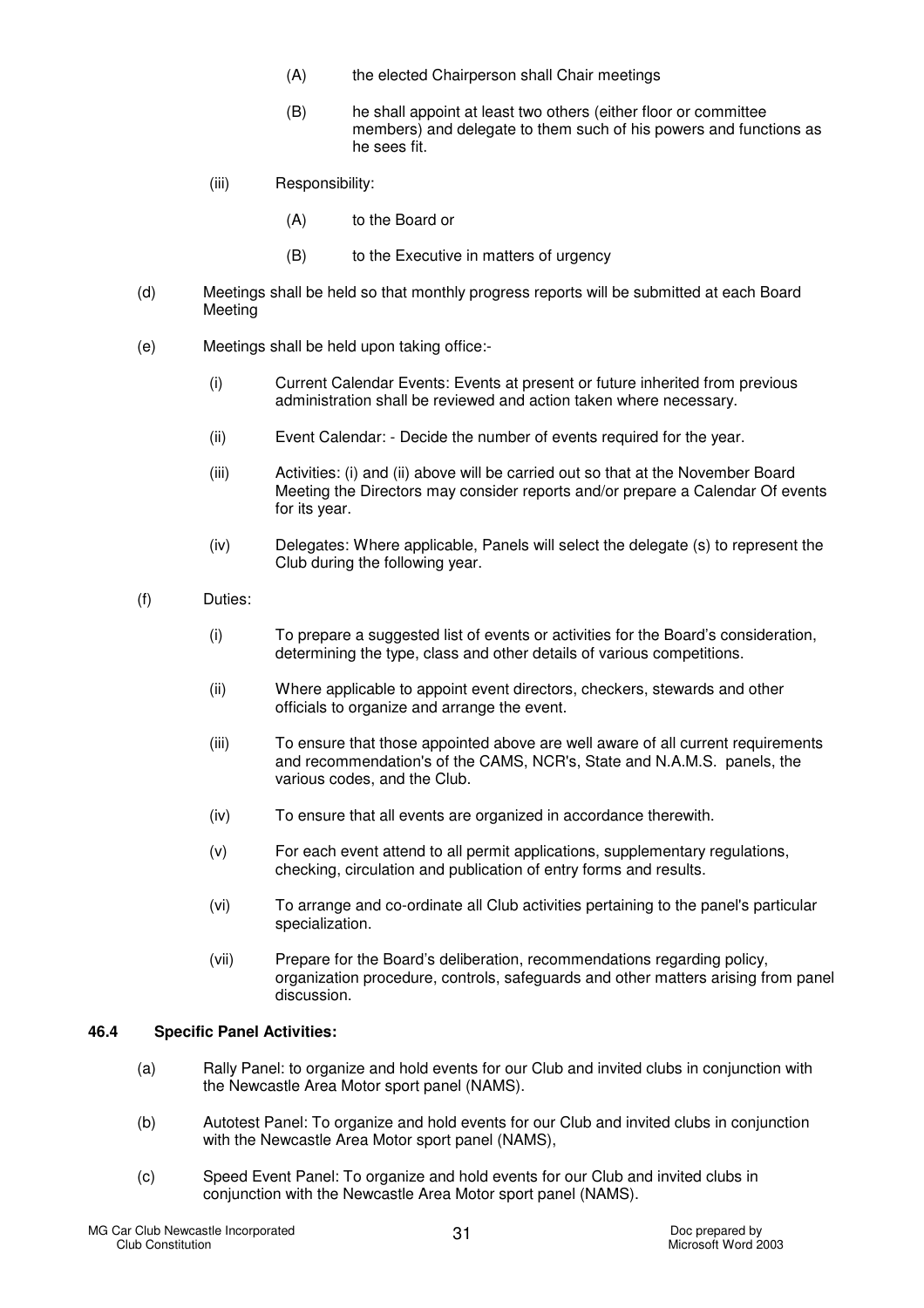- (d) MG Register (Register Captain and Register Secretary)
	- (i) To cause to be kept a Register of members and their MGs.
	- (ii) To organize and promote the interest in, use, restoration, and preservation of the MG series.
	- (iii) To organize and conduct Register meetings and activities subject to Committee ratification and compatibility with Club calendar events.
	- (iv) To decide and set out the conditions of membership relating to the Register.

#### (e) Land Panel

- (i) To meet only when and as necessary.
- (ii) To organize working bees, etc for the maintenance and development of the land project.
- (iii) To develop and investigate proposals for the use, maintenance and development of the land, subject to Board approval of any recommendations arising there-from.
- (iv) To arrange and carry out the Board's instructions and requests in relation to the land.
- (v) To formulate for Board approval such rules and regulations deemed necessary for the conduct of events on the land, from time to time, subject to liaison with any other panel which may be affected by such proposed rules and regulations.
- (f) Equipment Maintenance Panel:
	- (i) To maintain all mechanical equipment.
	- (ii) To organize working bees, etc for the maintenance and development of Club **Equipment**
	- (iii) To develop and investigate proposals for the use, maintenance and development of the equipment, subject to Board approval of any recommendations arising there-from.
	- (iv) To arrange and carry out the Board's instructions and requests in relation to the equipment.
	- (v) To make recommendations to the Board on equipment repair and replacement.
- (g) Magazine Panel:
	- (i) Membership: The elected Editor, and any others appointed or seconded by the Editor
	- (ii) Office and Power: The Editor shall have control of all matters relating to editorial policy or publishing arrangements, providing that each issue contains a disclaimer absolving the Club from responsibility from comment. The Editor may delegate his/her powers.
	- (iii) Meeting Procedure: As directed by the Editor.
	- (iv) Duties: To assist in the editing, preparation, printing, assembly and distribution of the "Club Torque" on a monthly basis. To secure advertisers, etc. for the publication, and to assist the Editor in whatever ways possible.
- (h) Publicity Panel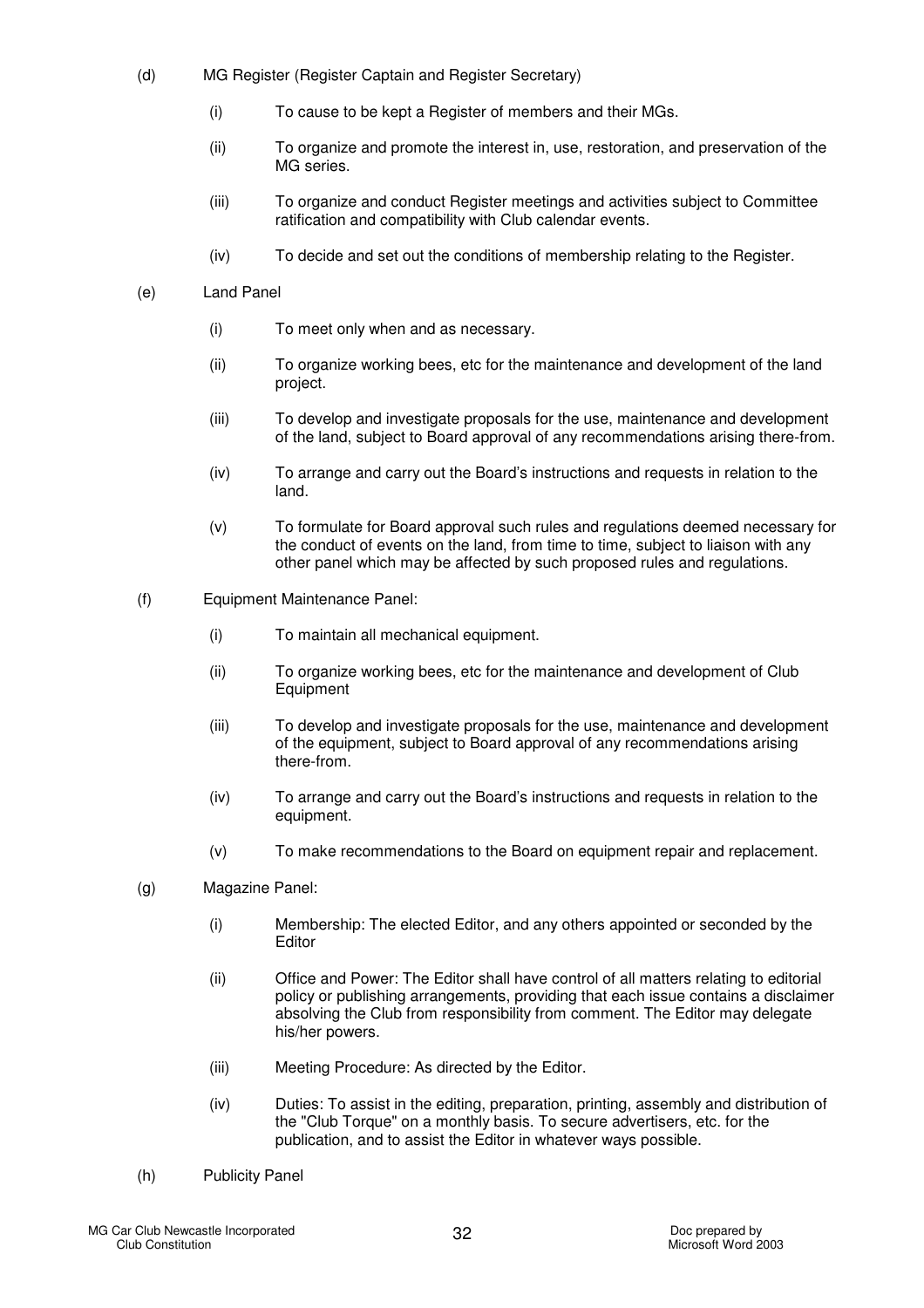- (i) Membership: The Public Relations Officer and any assistants required.
- (ii) Meetings: To meet as and when necessary. To meet at the request of the Board or a panel or an event director.
- (iii) Duties: To promote the club and its members and to promulgate all matters relevant to the Club's function and events. To obtain information for, and attend to the compilation of a monthly news release such to be directed to the news and sporting media (radio, press and television), and to any other interested party or of benefit to the Club and its objects.
- (iv) Powers: To require of all Panels, officials and members the co-operation and information necessary to enable: the preparation, issue and distribution of the monthly news release, and the other duties and responsibilities of this Panel to be efficiently pursued

## **47. ALTERATION OF THESE REGULATIONS**

- (a) May only be altered by a majority of a Board meeting.
- (b) At least (14) fourteen days notice of alteration must be given to each Committee member and to each panel.
- (c) The Notice of Alteration must state concisely and explicitly the alteration, deletion or amendment proposed.